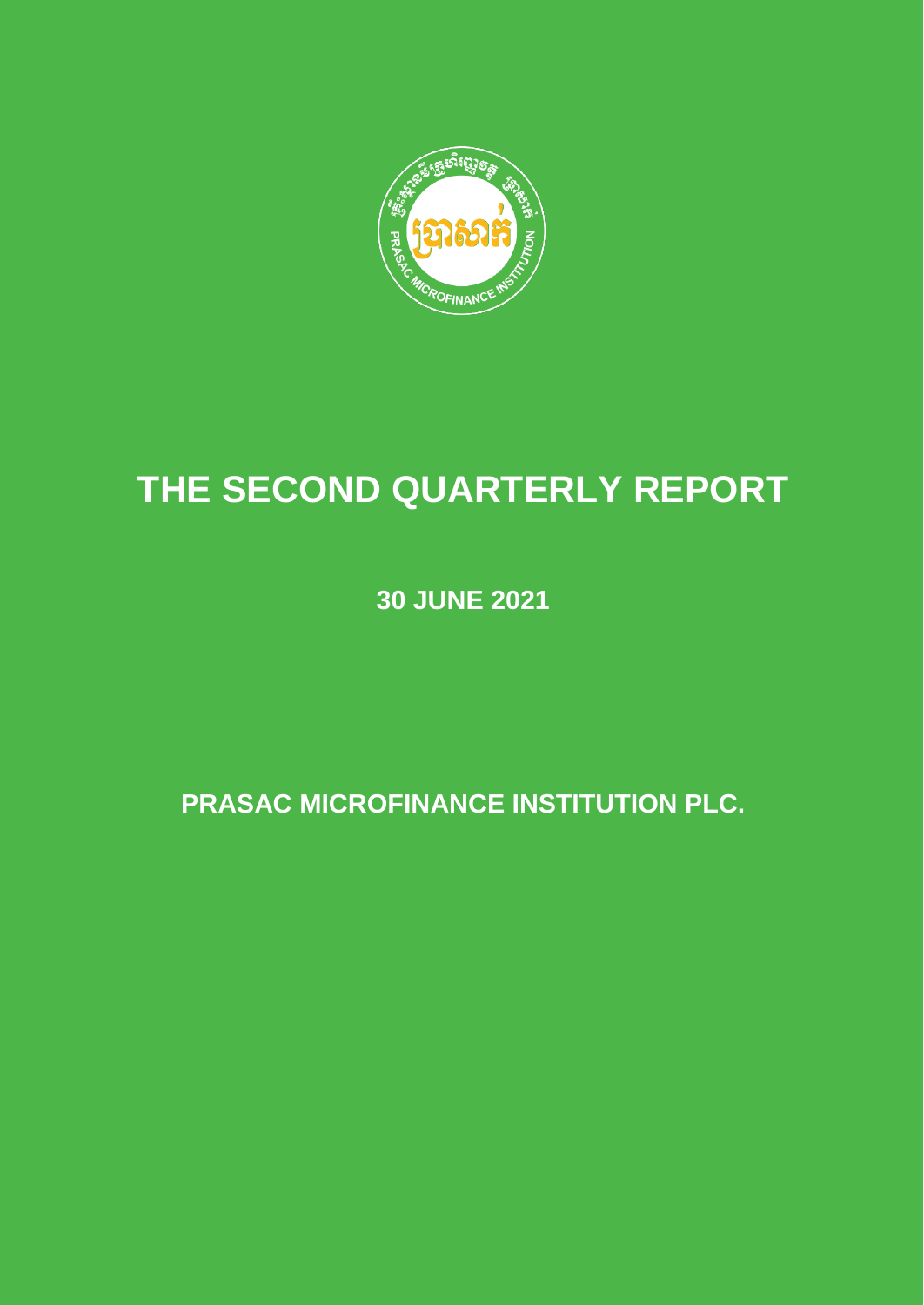## <span id="page-1-0"></span>**FINANCIAL HIGHLIGHT**

 $\overline{\phantom{a}}$ 

| <b>Financial Position (in Million Riels)</b>                        | <b>June</b><br>2021      | <b>December</b><br>2020  | <b>December</b><br>2019  |
|---------------------------------------------------------------------|--------------------------|--------------------------|--------------------------|
| <b>Total Assets</b>                                                 | 15,608,989               | 14,628,041               | 12,626,514               |
| <b>Total Liabilities</b>                                            | 13,215,686               | 12,529,341               | 10,955,727               |
| <b>Total Shareholders' Equity</b>                                   | 2,393,303                | 2,098,700                | 1,670,787                |
| <b>Profit/(Loss) (in Million Riels)</b>                             | <b>Quarter 2</b><br>2021 | <b>Quarter 2</b><br>2020 | <b>Quarter 2</b><br>2019 |
| <b>Total Revenues</b>                                               | 520,588                  | 431,473                  | 384,723                  |
| Profit/(Loss) Before Tax                                            | 164,603                  | 65,879                   | 129,681                  |
| Profit/(Loss) After Tax                                             | 132,094                  | 52,700                   | 103,763                  |
| <b>Total Comprehensive Income</b>                                   | 149,122                  | 62,618                   | 120,948                  |
| <b>Financial Ratios</b><br>(for Banking and Financial Institutions) | June<br>2021             | <b>December</b><br>2020  | <b>December</b><br>2019  |
| <b>Solvency Ratio</b>                                               | 20.14%                   | 18.91%                   | 20.23%                   |
| Debt to Equity Ratio                                                | 552.19%                  | 597.00%                  | 655.72%                  |
| <b>Liquidity Coverage Ratio</b>                                     | 151.86%                  | 232.78%                  | 172.94%                  |
| Non-Performing Loans Ratio                                          | 1.58%                    | 1.37%                    | 0.31%                    |
| Deposit to Loan Ratio                                               | 69.43%                   | 69.74%                   | 73.59%                   |
| <b>Financial Ratios</b><br>(for Banking and Financial Institutions) | <b>Quarter 2</b><br>2021 | <b>Quarter 2</b><br>2020 | <b>Quarter 2</b><br>2019 |
| Return on Average Assets (1)                                        | 0.87%                    | 0.39%                    | 0.82%                    |
| Return on Average Equity (1)                                        | 5.88%                    | 2.80%                    | 7.15%                    |
| Interest Coverage Ratio                                             | 178.91%                  | 132.25%                  | 177.86%                  |
| Earnings per Share (For equity listed<br>entity)                    | N/A                      | N/A                      | N/A                      |
| Dividend per Share (For equity listed<br>entity)                    | N/A                      | N/A                      | N/A                      |
| Other Important Ratios (If any)                                     | N/A                      | N/A                      | N/A                      |

 $(1)$  The ratios were calculated by using net profit for the three-month period from 01 April to 30 June 2021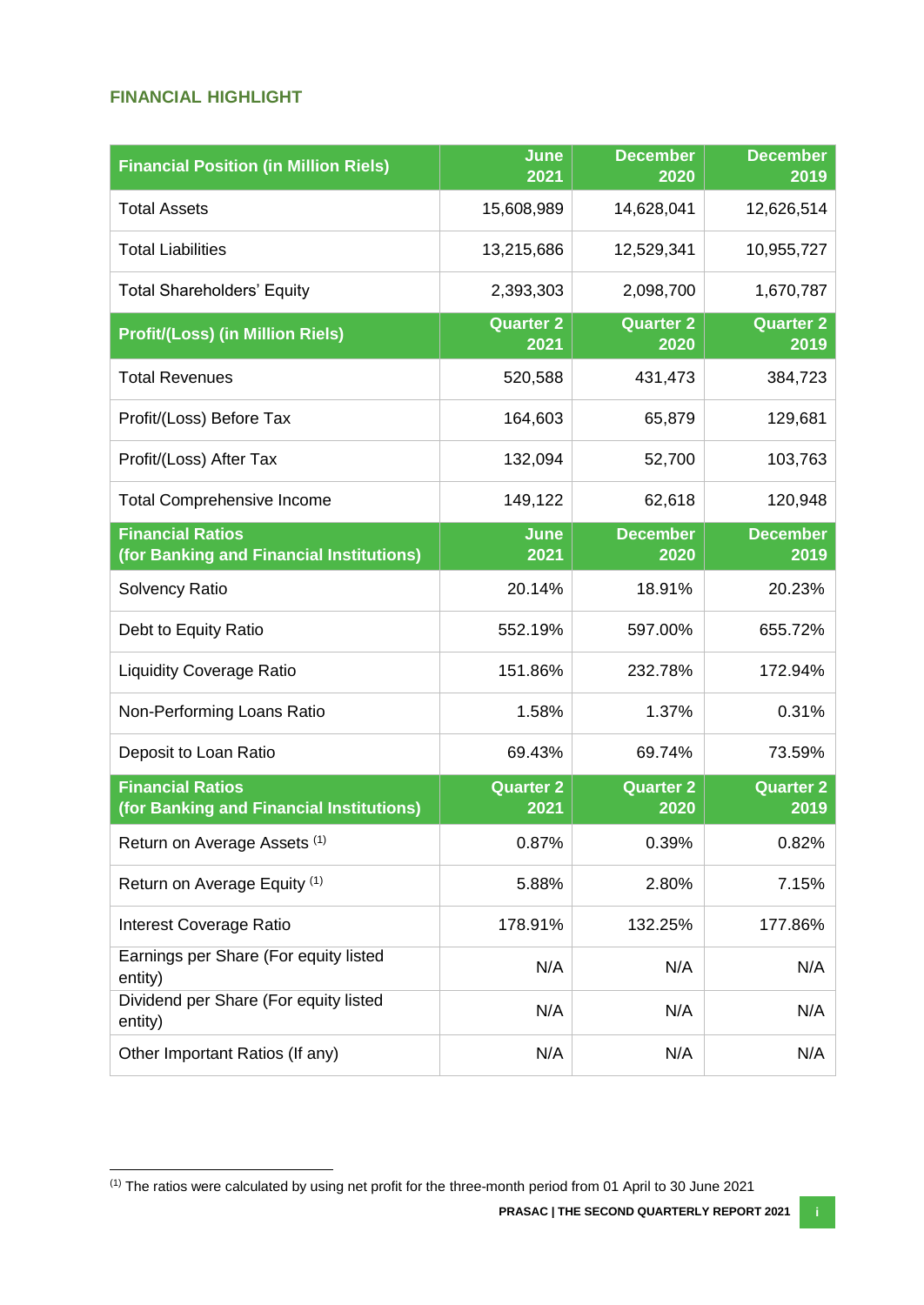#### <span id="page-2-0"></span>**FINANCIAL SUMMARY CHARTS**









<span id="page-2-1"></span>

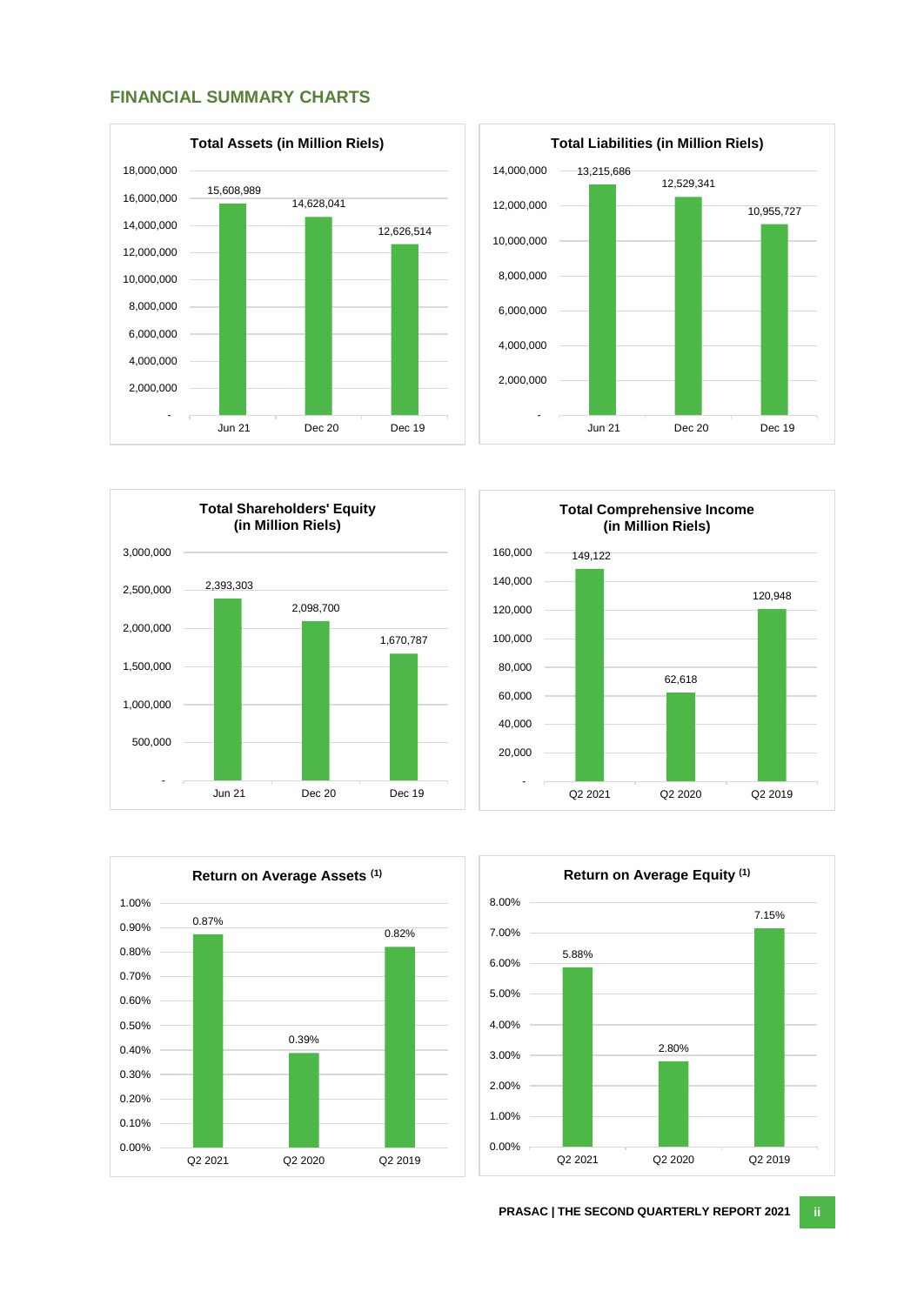# **BOARD OF DIRECTORS**



Mr. Kwi Sang JUN Chairman



Mr. Ishara C. Nanayakkara Director



Mr. Minki Brian HONG Director



Mr. Sim Senacheert Director



Mr. Ji Kyu JANG **Director**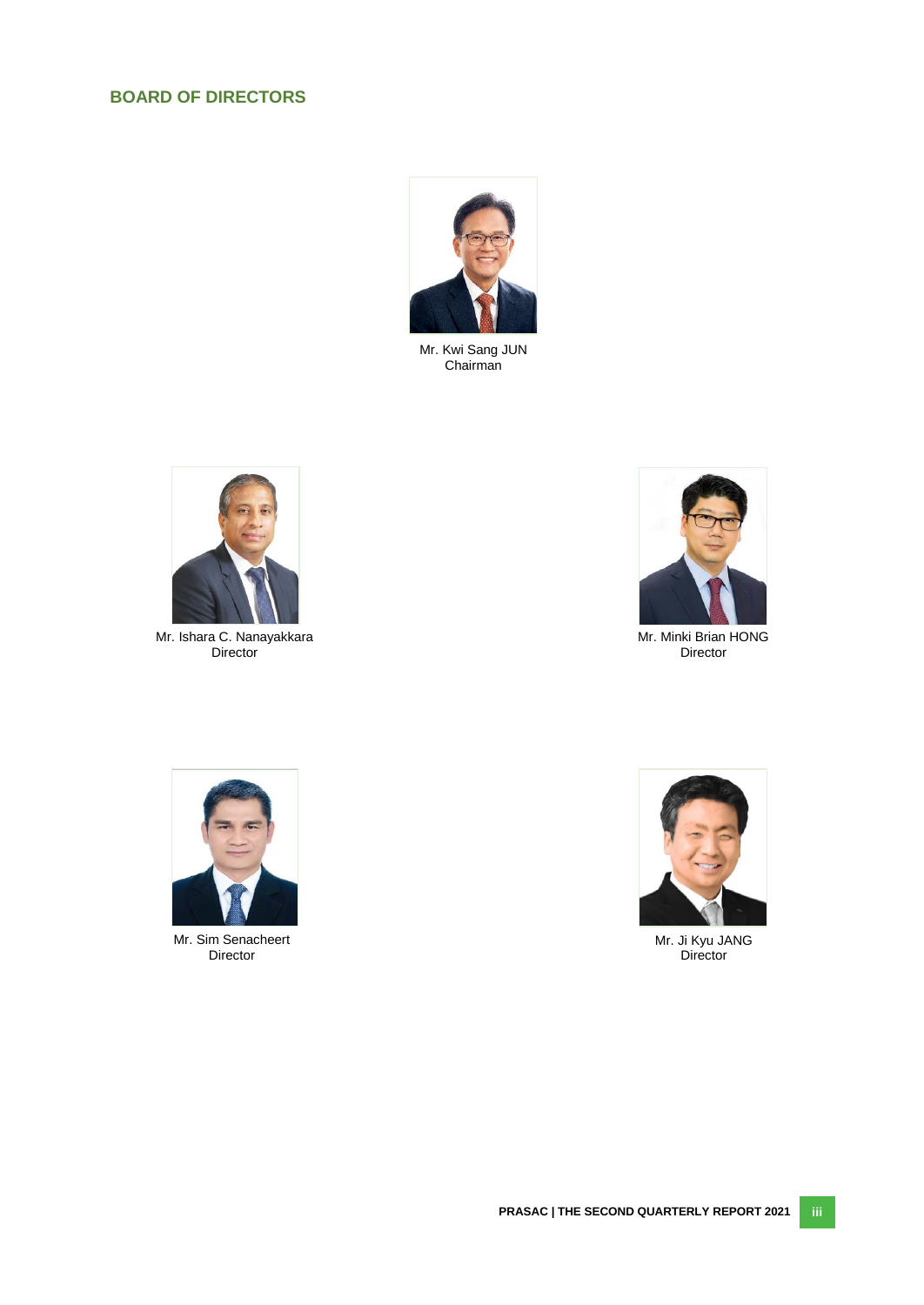#### <span id="page-4-0"></span>**MESSAGE FROM CHAIRMAN**

It is our pleasure to present you with the financial performance of PRASAC Microfinance Institution Plc. in the second quarter of 2021 following the requirements of the Securities and Exchange Regulator of Cambodia (SERC).

In the reporting period, Cambodia experienced a more severe situation in the wake of the so-called "February 20 community outbreak" happened from the first quarter to nowadays. Lockdowns were imposed in Phnom Penh capital, Takmao city of Kandal province and Preah Sihanouk province to curb the spread of Covid-19 after the country saw a sharp increase of infected cases and unfortunately a death toll. The pandemic itself coupled with lockdown measures continued to negatively impact local businesses especially in the tourism, garment and textiles, agriculture, and construction and real estate sectors. Cambodia's economic growth forecast was lowered to 2.5 percent in 2021 from its earlier projection of 4 percent.

According to World Bank, Cambodia's agriculture remained resilient due in part to good prospects of the Cambodia-China Free Trade Agreement (CCFTA). Manufacturing has gradually adapted to change the external conditions. The tourism sector continues to be hit hard. Goods exports gradually adjusted, growing at 12.2% during the first four months of 2021, while the share of garment exports in total goods (excluding gold) exports declined to 45.6%. Foreign Direct Investment (FDI) inflows remain resilient and have helped sustain the external sector. However, growth outlook remains highly uncertain. The recovery is largely dependent on the course of the virus and the pace at which the vaccine can be rolled out.

As of June 2021, the vaccination coverage against COVID-19 pandemic in Cambodia reached 42 percent of the planned 10 million people to be vaccinated. 4,202,751 people have got the 1<sup>st</sup> dose, of them 3,048,905 have already received their  $2<sup>nd</sup>$  jab. Thanks to this rate of vaccination, Cambodia's economy may rebound faster than its neighboring countries.

As the pandemic continues to pose threats to business operations, PRASAC has acted with agility to guard against risks and has taken decisive actions to ensure we protect our employees and provide timely support to our customers. We suspended our staff travel and postponed large events and meetings. We moved some staff from head office to work in other branch offices around Phnom Penh, adapted rotating shift work schedule (i.e. while a group of staff is working at office, other groups shall be working from home) to apply social distancing and strictly implemented COVID-19 prevention guidelines issued by the Ministry of Health.

We strongly encourage clients and staff to do financial transactions through ATM, mobile banking, and internet banking. We have launched new version of our PRASAC Mobile and Internet Banking app to promote cashless payment. All branches are operating as normal, but we need our visitors, clients, and staff to follow social distancing and office entrance protocols (hand washing, temperature checks, mask wearing and scanning of QR Code of Ministry of Health).

Despite this time of uncertainty, PRASAC continues to grow in all key areas, including the total assets, deposits and loans, profit as well as financial technology. We have learned a lot from the challenges of the past several years that made PRASAC become a strong and stable institution for more than 25 years of sustainable growth. As results of the end of quarter II of 2021, the total assets were USD 3.83 billion, growing 14.23% compared to same quarter of 2020. The deposit balance increased to USD 2.32 billion, and the gross loan portfolio amounted up to USD 3.35 billion. The shareholder's equity also grew and reached USD 587 million in the reported period. On a side note, PRASAC increased its registered capital to USD 300 million in this quarter.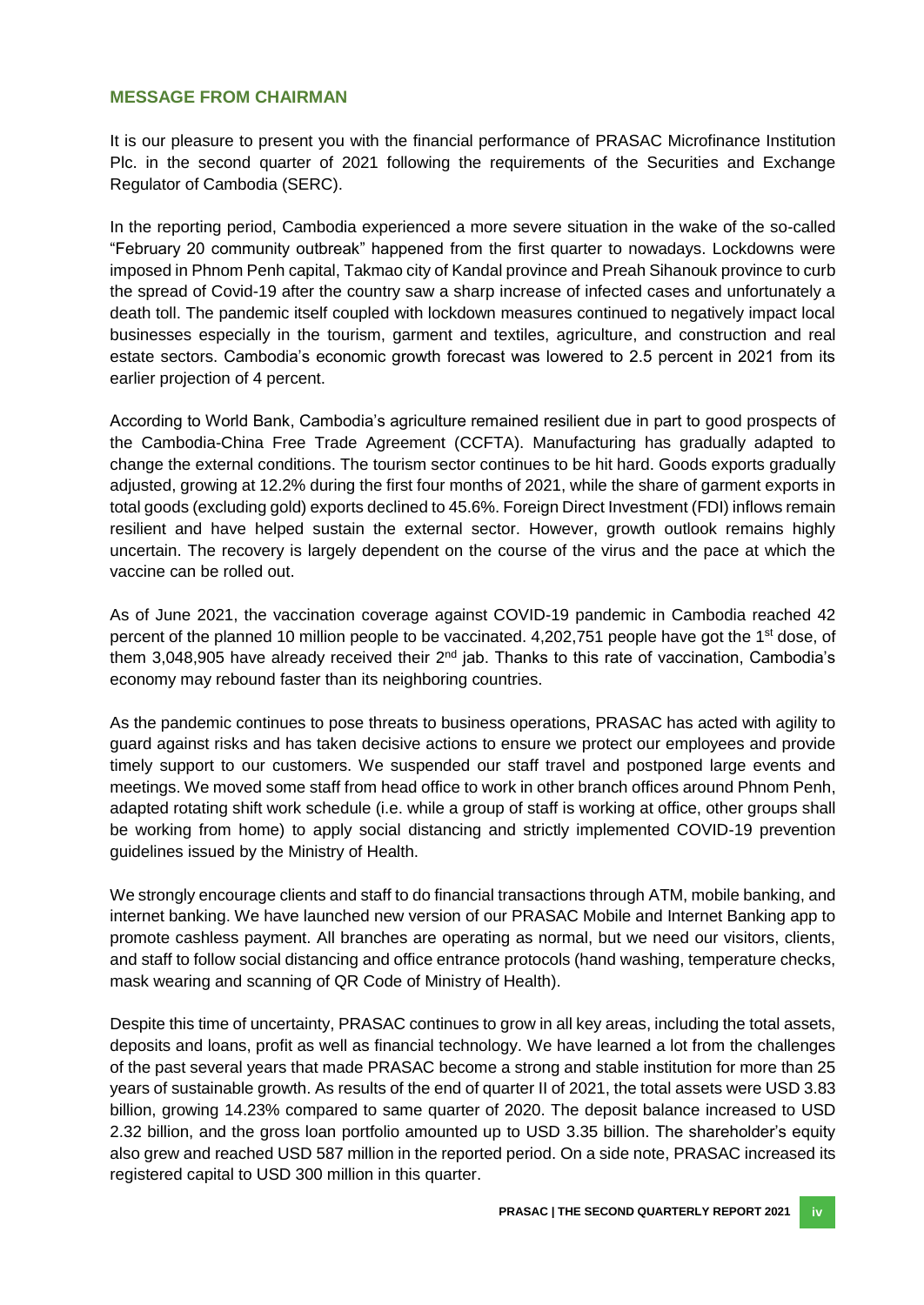Being the first financial institution to issue the largest corporate bonds in the history of Cambodia's capital market for the total amount of KHR 127.2 billion, PRASAC also played its crucial role in developing the securities market and promotion of the Khmer Riel.

Although this is an unprecedented challenging time, the Board and shareholders have confidence that PRASAC's leadership, strategy and people will enable PRASAC to continue its high level of performance for all stakeholders.

On behalf of the Board of Directors, I wish to thank PRASAC's management and staff for their hard work, dynamism and strong dedication to grow the business along with customer's growth in harmony. I also wish to thank the Board of Directors, shareholders, customers, the Royal Government of Cambodia and especially the National Bank of Cambodia (NBC), Securities and Exchange Regulator of Cambodia (SERC) and Cambodia Securities Exchange (CSX) for their continuous support and advice.

 9 August 2021 2915 ក្រសឹរញ្ញនត្ត ក្រុ (បារ៉ុកាត់ថា ប្រាសាក់អឹមម  $cn$  le s **PRASAC MICROFINANCE INSTITU "PRASAC MELPLC.** BOY 2757 3 CEST 25 ESTE

**Kwi Sang JUN** Chairman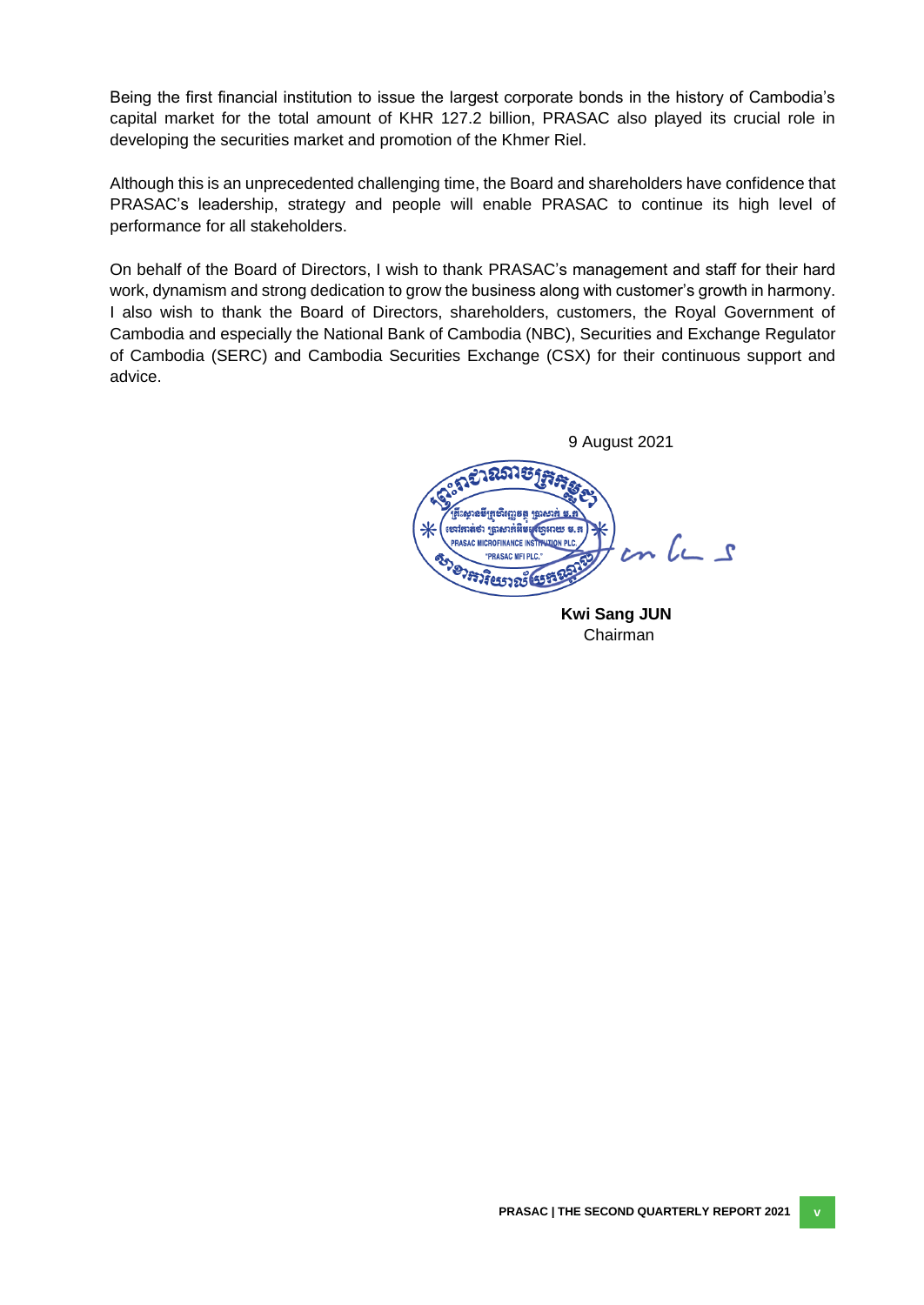# **CONTENTS**

| Α.        |                                                                          |  |
|-----------|--------------------------------------------------------------------------|--|
| <b>B.</b> |                                                                          |  |
| C.        |                                                                          |  |
|           |                                                                          |  |
| Α.        | Business Operation Performance Including Business Segments Information 3 |  |
| <b>B.</b> |                                                                          |  |
|           |                                                                          |  |
|           |                                                                          |  |
| А.        |                                                                          |  |
| B.        |                                                                          |  |
| C.        |                                                                          |  |
| D.        |                                                                          |  |
| Ε.        |                                                                          |  |
| F.        |                                                                          |  |
|           |                                                                          |  |
|           |                                                                          |  |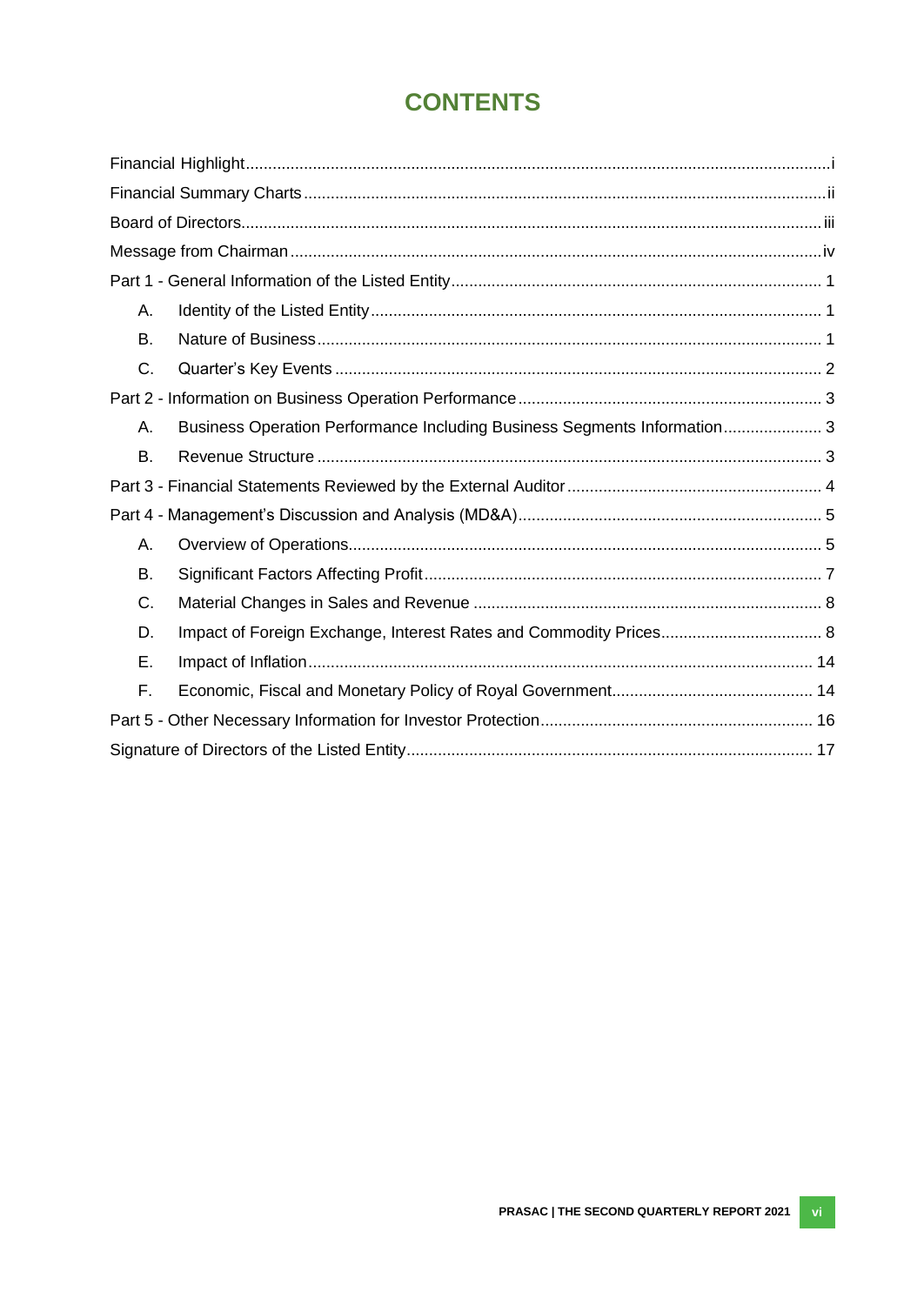# <span id="page-7-0"></span>**A. IDENTITY OF THE LISTED ENTITY**

| Entity name in Khmer                                      | គ្រឹះស្ថានមីក្រូហិរញ្ញវត្ថុ ប្រាសាក់ ម.ក                                                      |  |  |  |
|-----------------------------------------------------------|-----------------------------------------------------------------------------------------------|--|--|--|
| In Latin                                                  | <b>PRASAC Microfinance Institution Plc.</b>                                                   |  |  |  |
| Standard code                                             | KH2000131A42                                                                                  |  |  |  |
| Address                                                   | Building № 212, Street 271, Sangkat Tuol Tumpung 2,<br>Khan Chamkarmon, Phnom Penh, Cambodia. |  |  |  |
| Phone number                                              | +855 23 999 911 / +855 86 999 911                                                             |  |  |  |
| Fax                                                       | +855 23 216 362                                                                               |  |  |  |
| Website                                                   | www.prasac.com.kh                                                                             |  |  |  |
| Email                                                     | info@prasac.com.kh                                                                            |  |  |  |
| Company registration number                               | 00001157<br>Date: 11 September 2011                                                           |  |  |  |
| License number                                            | M.F 10<br>Issued by: National Bank of Cambodia<br>Date: 19 October 2012                       |  |  |  |
| Disclosure document registration number<br>issued by SERC | 067/20SECC/SSR<br>Date: 30 March 2020                                                         |  |  |  |
| Representative of the listed entity                       | Mr. Sim Senacheert                                                                            |  |  |  |

# <span id="page-7-1"></span>**B. NATURE OF BUSINESS**

PRASAC has a microfinance deposit taking license from the National Bank of Cambodia (NBC), and has operated for more than 25 years in the microfinance and banking industry in Cambodia. PRASAC is currently the largest microfinance institution in terms of assets, loan portfolio, loan quality, net profit, customer deposits and ranks among the top five commercial banks in Cambodia.

PRASAC is dedicated to offering full-fledged financial services namely loans, deposits, PPWSA bill payment, EDC bill payment, PPSWMA bill payment, tuition fee payment, phone top-up from all telecom companies, interbank fund transfer between member banks and FI of Bakong and Retail Pay system, Inter-branch fund transfer, cash-by-code, foreign exchange, Cambodian Shared Switch (CSS) or use PRASAC's ATM card to withdraw cash from member banks and FI of CSS, fast payment, payroll, automated teller machine (ATM), cash deposit machine (CDM), mobile banking, internet banking, POS, bank confirmation, standing instruction and other services to target clients.

As a market leader with total assets of USD 3,830 million as of 30 June 2021, PRASAC operates the second largest branch network, with 182 branches in Cambodia. PRASAC has strong financial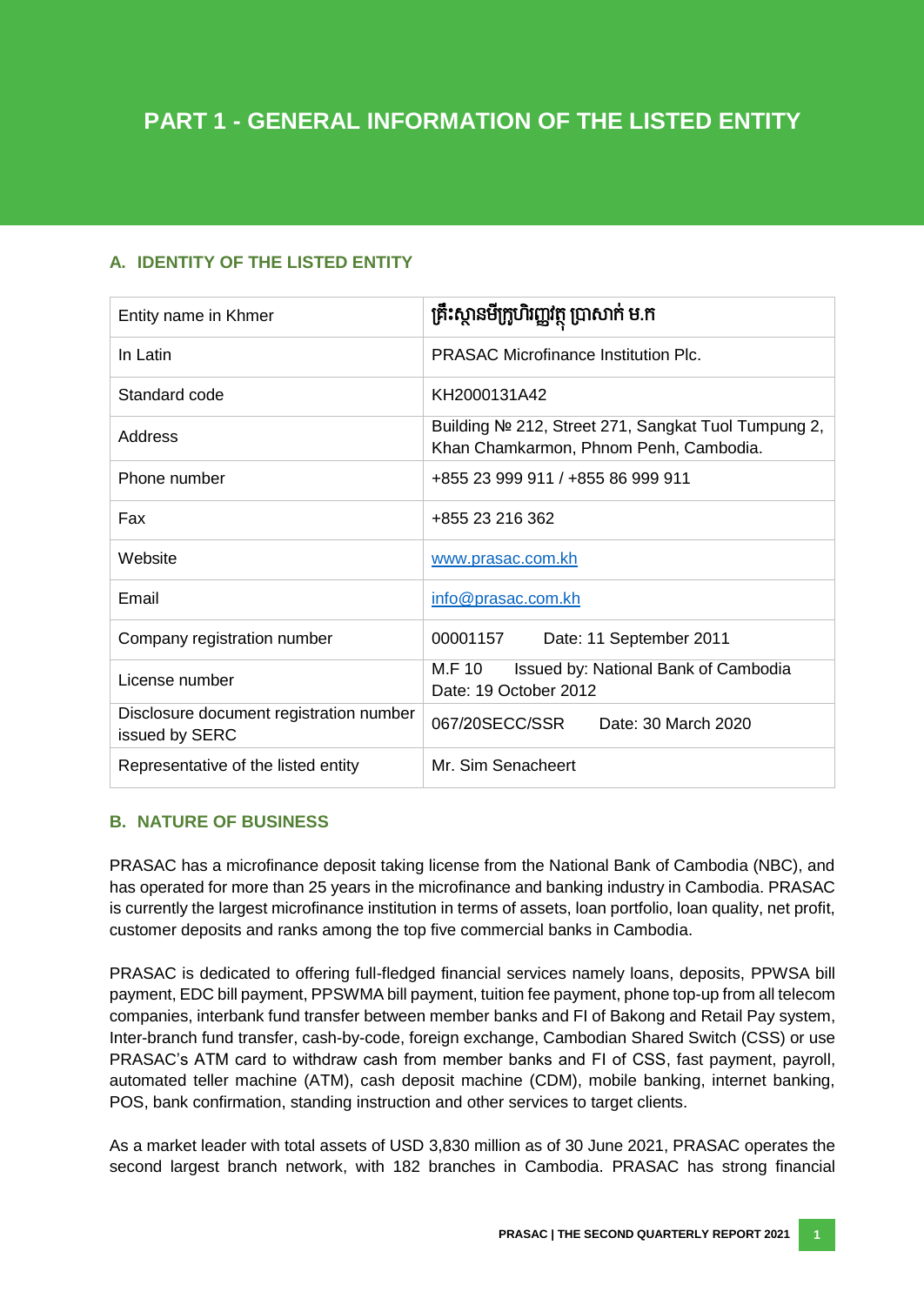operations, customer care, and a modern, transparent and dynamic core banking system for serving the needs of customers and the public.

# <span id="page-8-0"></span>**C. QUARTER'S KEY EVENTS**

- In Q2 2021, PRASAC increased the registered capital of USD 70 million on top of its current registered capital of USD 230 million to support operations and expand its state-of-the-art financial service footprint for the better serve the customers.
- In April 2021, PRASAC signed a 5-year subordinated loan agreements in the amount of USD 17.50 million to improve the tier 2 capital and support its lending activities.
- In June 2021, PRASAC signed a 3-year syndication loan agreement in the amount of USD 199 million with a group of Banks and Financial Institutions leaded by 3 Mandated Lead Arrangers and Bookrunners to support its lending activities and during Q2 2021 PRASAC entered in to 2 bilateral loan agreements for 3 years totaling USD 22.50 million with oversea lenders, to support its lending activities.
- PRASAC donated to authorities in various districts, provinces, khans and the capital to join hands in preventing the spread of COVID-19.
- PRASAC donated KHR 10 million to Phnom Penh Health Center in the objective to prevent the spread of COVID-19.
- PRASAC donated KHR 60 million to COVID-19 vaccination volunteer health workers through Ministry of Labor and Vocational Training to support their endeavor in vaccinating Cambodian people.
- PRASAC donated KHR 400 million to Cambodian Red Cross (CRC) in the celebration of the 158th Anniversary of World Red Cross and Red Crescent Day on 8 May 2021, under the theme "All join with Cambodian Red Cross to fight against COVID-19 and to build the resilience of the society."
- PRASAC announced the launch of new version of its own mobile banking application called 'PRASAC Mobile Banking' for all customers and public to get a friendly user experiences, new and modern FinTech in making self-financial transactions at anywhere and anytime.
- PRASAC offers electricity bill payment service of EDC Takeo via PRASAC Mobile Banking anywhere and anytime for free of charge.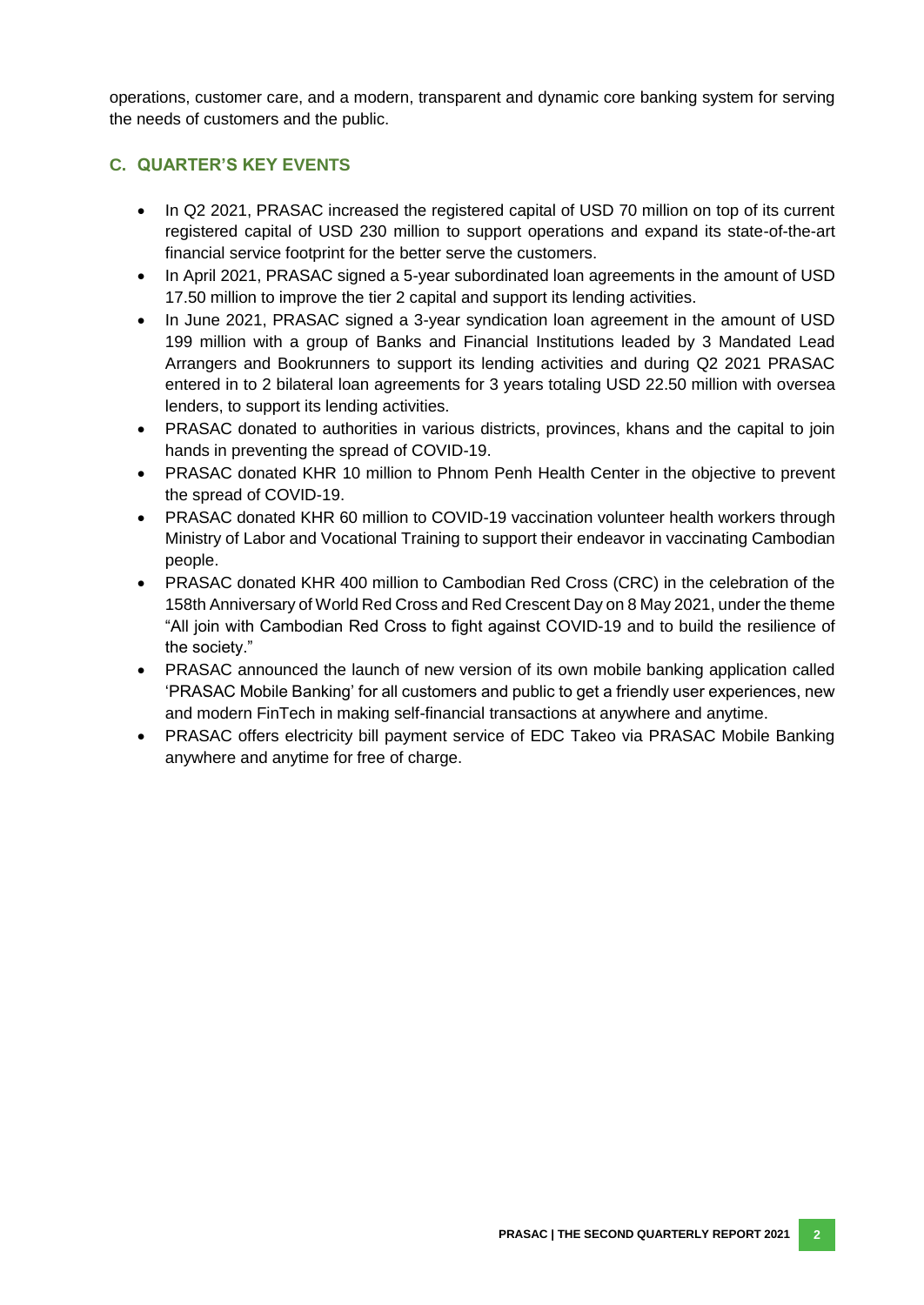# **PART 2 - INFORMATION ON BUSINESS OPERATION PERFORMANCE**

# <span id="page-9-0"></span>**A. BUSINESS OPERATION PERFORMANCE INCLUDING BUSINESS SEGMENTS INFORMATION**

| <b>Key Achievement</b>                        | June<br>2021 | <b>December</b><br>2020 | <b>December</b><br>2019 |
|-----------------------------------------------|--------------|-------------------------|-------------------------|
| Loan                                          |              |                         |                         |
| <b>Number of Borrowers</b>                    | 450,894      | 442,833                 | 417,044                 |
| Total Gross Loans (in Million Riels)          | 13,633,266   | 12,249,042              | 10,164,918              |
| <b>Deposit</b>                                |              |                         |                         |
| <b>Number of Depositors</b>                   | 640,446      | 627,188                 | 600,204                 |
| <b>Total Deposit (in Million Riels)</b>       | 9,466,129    | 8,542,691               | 7,480,682               |
| <b>Others</b>                                 |              |                         |                         |
| <b>Operating Branches</b>                     | 182          | 182                     | 180                     |
| <b>Number of Staffs</b>                       | 8,817        | 9,042                   | 9,091                   |
| Number of POS Terminals                       | 505          | 514                     | 509                     |
| Number of ATMs                                | 142          | 141                     | 135                     |
| Number of Active ATM Cards                    | 54,267       | 56,060                  | 57,834                  |
| Number of Active Mobile & Internet<br>Banking | 25,113       | 21,213                  | 15,431                  |

# <span id="page-9-1"></span>**B. REVENUE STRUCTURE**

|     |                                    | <b>Quarter 2</b><br>2021              |        | <b>Quarter 2</b><br>2020                      |        | <b>Quarter 2</b><br>2019                      |        |
|-----|------------------------------------|---------------------------------------|--------|-----------------------------------------------|--------|-----------------------------------------------|--------|
| No. | <b>Source of</b><br><b>Revenue</b> | <b>Amount</b><br>(in Million<br>Riel) | $(\%)$ | <b>Amount</b><br>(in Million<br><b>Riel</b> ) | (%)    | <b>Amount</b><br>(in Million<br><b>Riel</b> ) | (%)    |
| 1   | Interest income                    | 500,970                               | 96.23% | 420,986                                       | 97.57% | 371,049                                       | 96.45% |
| 2   | Fees and<br>commission<br>income   | 8,778                                 | 1.69%  | 2,129                                         | 0.49%  | 898                                           | 0.23%  |
| 3   | Other income                       | 10,840                                | 2.08%  | 8,358                                         | 1.94%  | 12,776                                        | 3.32%  |
|     | <b>Total revenue</b>               | 520,588                               | 100%   | 431,473                                       | 100%   | 384,723                                       | 100%   |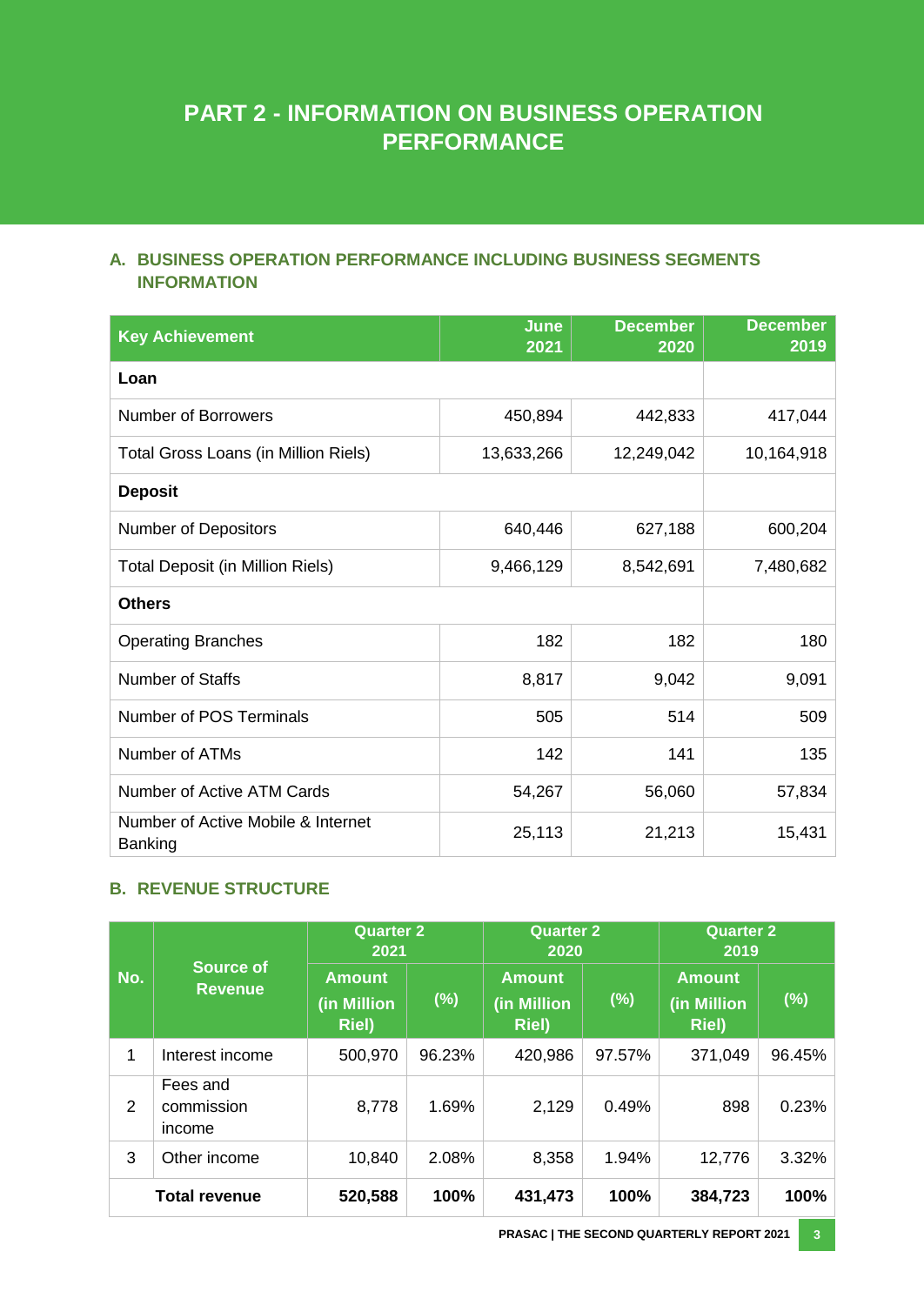# **PART 3 - FINANCIAL STATEMENTS REVIEWED BY THE EXTERNAL AUDITOR**

Please refer to the annex for interim financial statement reviewed by the independent auditor.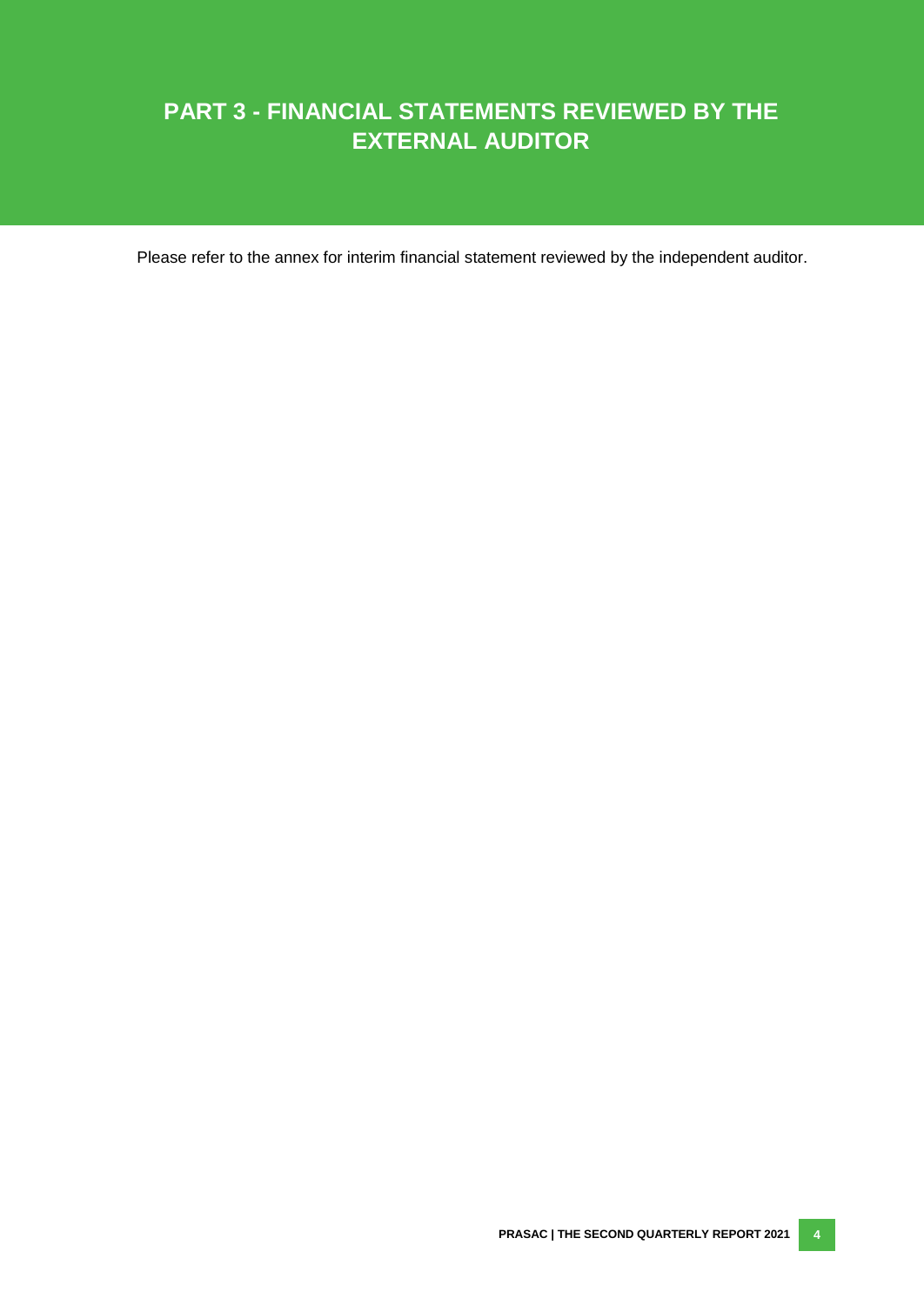The following discussion and analysis are the discussion of PRASAC's management team on the operational results and financial situation based on Financial Statement as of 30 June 2021, which is reviewed by KPMG Cambodia Ltd (Independent Auditors). Financial Statement have been prepared in accordance with Cambodian International Financial Reporting Standard (CIFRS) and follows regulations and guidelines of National Bank of Cambodia. The management team discussed and analyzed only the key component of the Financial Statement and key factors that affect PRASAC's profitability.

# <span id="page-11-0"></span>**A. OVERVIEW OF OPERATIONS**

## **1. REVENUE ANALYSIS**

PRASAC generates revenue from the three major sources as follows:

- **Interest income:** Loan to customers and deposit with banks.
- **Fees and commission income:** Fee income from loans, card issuing fee and local remittances services.
- **Other income:** Penalty from loans, recovered loans, foreign exchange gains and others.

|                      | <b>Source of</b>              | <b>Quarter 2</b><br>2021           |                             | <b>Quarter 2</b><br>2020           |                             |  |
|----------------------|-------------------------------|------------------------------------|-----------------------------|------------------------------------|-----------------------------|--|
| No.                  | <b>Revenue</b>                | <b>Amount</b><br>(in Million Riel) | <b>Percentage</b><br>$(\%)$ | <b>Amount</b><br>(in Million Riel) | <b>Percentage</b><br>$(\%)$ |  |
| 1                    | Interest income               | 500,970                            | 96.23%                      | 420,986                            | 97.57%                      |  |
| $\overline{2}$       | Fees and<br>commission income | 8,778                              | 1.69%                       | 2,129                              | 0.49%                       |  |
| 3                    | Other income                  | 10,840                             | 2.08%                       | 8,358                              | 1.94%                       |  |
| <b>Total revenue</b> |                               | 520,588                            | 100%                        | 431,473                            | 100%                        |  |

#### **2. REVENUE BY SEGMENT ANALYSIS**

Interest income is the main source for PRASAC to generate revenue. In second quarter of 2021, interest income represents 96.23% of the total revenue while 99.96% of the total interest income generated from the loans from customer. Comparing to prior year with the same period, there is no much fluctuation movement of PRASAC's revenue by segment.

#### **3. GROSS PROFIT MARGIN ANALYSIS**

Gross profit margin does not present in the format of statement of comprehensive income prepared by PRASAC. However, it presents net interest income resulting from interest income less interest expense which is indicated in section 4. Profit / (loss) before tax analysis.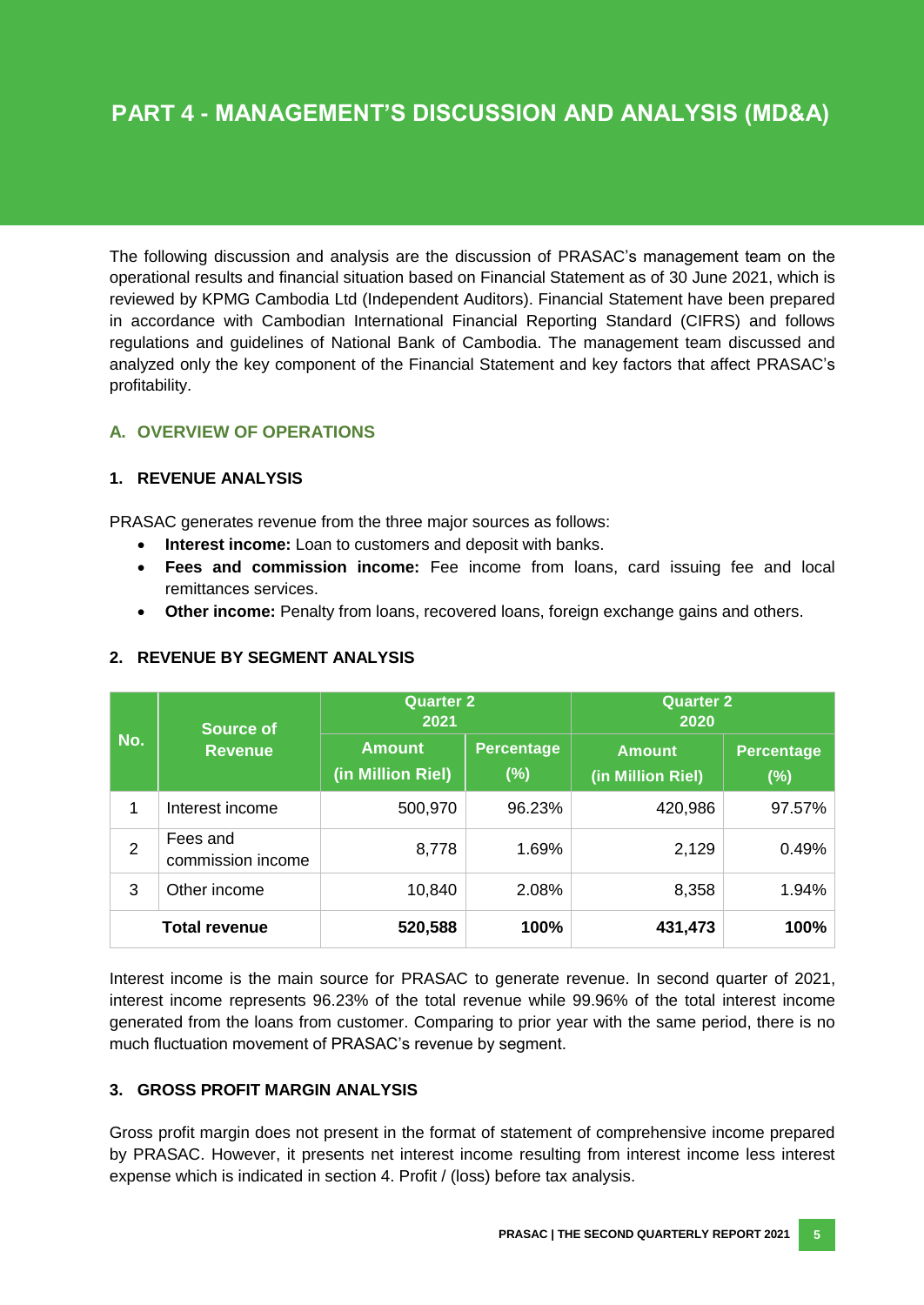## **4. PROFIT / (LOSS) BEFORE INCOME TAX ANALYSIS**

| <b>Statement of Profit or Loss</b><br><b>Before Income Tax</b> | <b>Quarter 2</b><br>2021<br>(in Million Riel) | <b>Quarter 2</b><br>2020<br>(in Million Riel) | <b>Variance</b><br>(in Million<br><b>Riel)</b> | <b>Variance</b><br>$\overline{(\%)}$ |
|----------------------------------------------------------------|-----------------------------------------------|-----------------------------------------------|------------------------------------------------|--------------------------------------|
| Interest income                                                | 500,970                                       | 420,986                                       | 79,984                                         | 19.00%                               |
| Interest expense                                               | (208, 600)                                    | (204, 268)                                    | (4, 332)                                       | 2.12%                                |
| <b>Net interest income</b>                                     | 292,370                                       | 216,718                                       | 75,652                                         | 34.91%                               |
| Fees and commission income                                     | 8,778                                         | 2,129                                         | 6,649                                          | 312.31%                              |
| Fees and commission expense                                    | (231)                                         | (123)                                         | (108)                                          | 87.80%                               |
| Net fees and commission<br>income                              | 8,547                                         | 2,006                                         | 6,541                                          | 326.07%                              |
| Other income                                                   | 9,253                                         | 7,303                                         | 1,950                                          | 26.70%                               |
| Grant income                                                   | 1,587                                         | 1,055                                         | 532                                            | 50.43%                               |
| Net foreign exchange gain/(loss)                               | (5,016)                                       | (4, 879)                                      | (137)                                          | 2.81%                                |
| <b>Total other income</b>                                      | 5,824                                         | 3,479                                         | 2,345                                          | 67.40%                               |
| Total interest, fees,<br>commission and other income           | 306,741                                       | 222,203                                       | 84,538                                         | 38.05%                               |
| Personnel expenses                                             | (70, 954)                                     | (64, 453)                                     | (6, 501)                                       | 10.09%                               |
| Provisions for expected credit<br>losses                       | (50, 985)                                     | (69, 237)                                     | 18,252                                         | $-26.36%$                            |
| General and administrative<br>expenses                         | (13,520)                                      | (16,028)                                      | 2,508                                          | $-15.65%$                            |
| Depreciation and amortization                                  | (6,679)                                       | (6,606)                                       | (73)                                           | 1.11%                                |
| Profit before income tax                                       | 164,603                                       | 65,879                                        | 98,724                                         | 149.86%                              |

In second quarter of 2021, profit before income tax increased significantly by KHR 98,724 million equivalent to 149.86% compared to the same period in 2020. The main reason of increasing profit before income tax during this quarter was interest income and fees and commission income which grew respectively by KHR 79,984 million and KHR 6,649 million due to growth of loan portfolios while the total expenses also decreased by KHR 14,186 million equivalent to -9.07% compared to second quarter of 2020.

#### **5. PROFIT / (LOSS) AFTER INCOME TAX ANALYSIS**

| <b>Statement of Profit or Loss</b><br><b>After Income Tax</b> | <b>Quarter 2</b><br>2021<br>(in Million Riel) | <b>Quarter 2</b><br>2020<br>(in Million Riel) | <b>Variance</b><br>(in Million Riel) | <b>Variance</b><br>(%) |
|---------------------------------------------------------------|-----------------------------------------------|-----------------------------------------------|--------------------------------------|------------------------|
| Profit before income tax                                      | 164,603                                       | 65,879                                        | 98,724                               | 149.86%                |
| Income tax expense                                            | (32, 509)                                     | (13, 179)                                     | (19, 330)                            | 146.67%                |
| Net profit for the period                                     | 132,094                                       | 52,700                                        | 79,394                               | 150.65%                |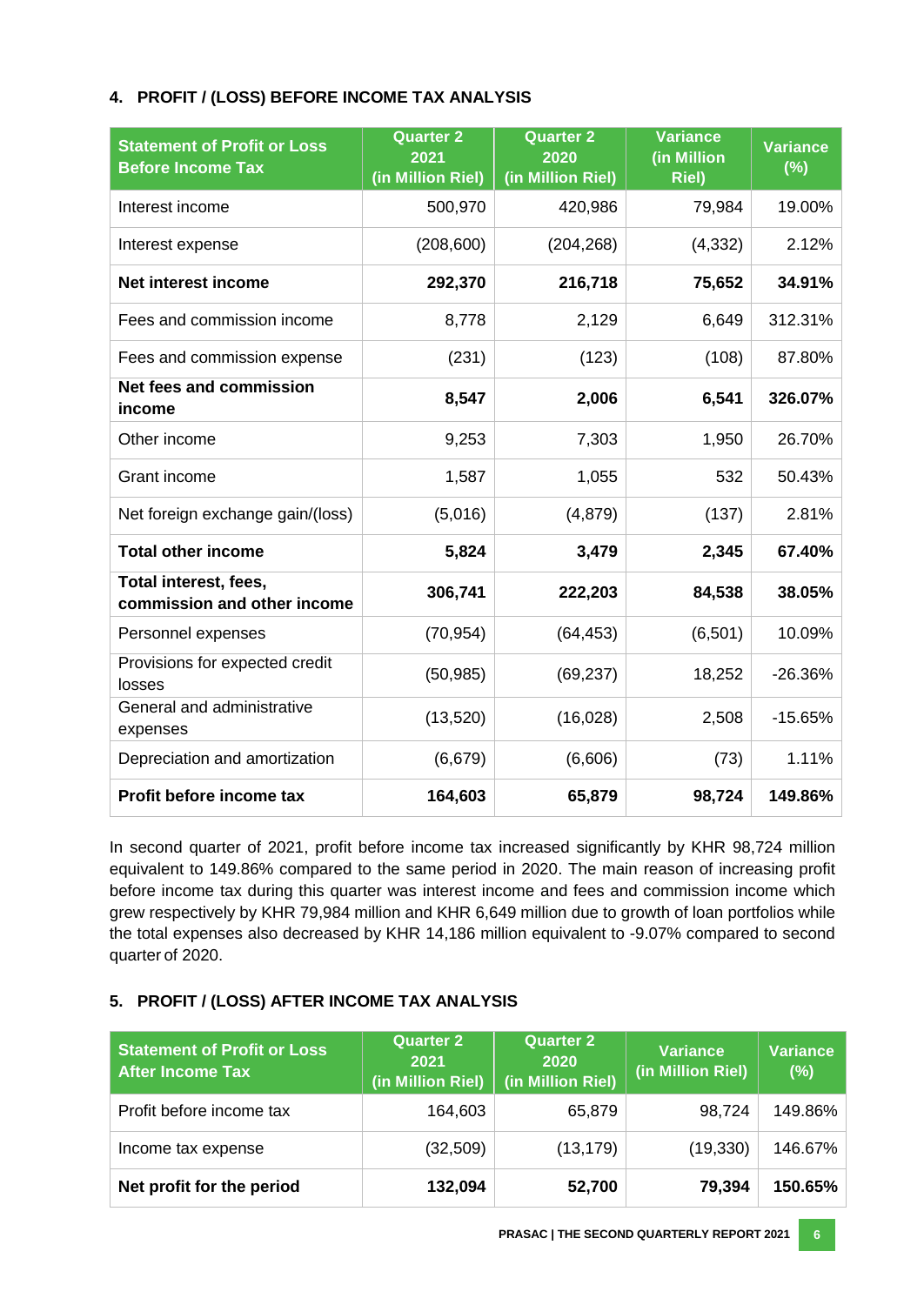In second quarter of 2021, profit after income tax was highly increased by KHR 79,394 million equivalent to 150.65% that caused the tax on income also increased. Due to the result of net profit in quarter 2 of 2021, PRASAC has achieved a great result with Return on Average Assets of 0.87% and Return on Average Equity of 5.88% for three-month period of net profit from 01 April to 30 June 2021.

| <b>Statement of Comprehensive</b><br><b>Income</b> | <b>Quarter 2</b><br>2021<br>(in Million Riel) | <b>Quarter 2</b><br>2020<br>(in Million Riel) | <b>Variance</b><br>(in Million Riel) | <b>Variance</b><br>(%) |
|----------------------------------------------------|-----------------------------------------------|-----------------------------------------------|--------------------------------------|------------------------|
| Net profit for the period                          | 132,094                                       | 52,700                                        | 79,394                               | 150.65%                |
| <b>Translation difference</b>                      | 17,028                                        | 9,918                                         | 7,110                                | 71.69%                 |
| <b>Total comprehensive income</b>                  | 149,122                                       | 62,618                                        | 86,504                               | 138.15%                |

# **6. TOTAL COMPREHENSIVE INCOME / (LOSS) ANALYSIS**

Other comprehensive income item consisting of only translation difference resulting from assets and liabilities are translated at the closing rate as at the statement of financial position date whereas the items in the statements of comprehensive income and cash flows are translated into KHR using the average rate for the period while share capital is translated at the historical rate of KHR 4,000 per USD 1.

## **7. FACTORS AND TRENDS ANALYSIS AFFECTING FINANCIAL CONDITIONS AND RESULTS**

Below are the factors and challenges have significant impact on financial conditions and results in second quarter of 2021:

 The ongoing February 20 Community Event of COVID-19 still has negative impacts to Cambodia's economy and some businesses, however PRASAC's management team has a good strategy to minimize those impacts and mitigate risk in order to keep the business and operation going well.

# <span id="page-13-0"></span>**B. SIGNIFICANT FACTORS AFFECTING PROFIT**

#### **1. DEMAND AND SUPPLY CONDITIONS ANALYSIS**

PRASAC is the largest microfinance institution in Cambodia which provides a broad range of innovative and diversified products and services delivered via modernized distribution channels. Due to MDI status, PRASAC focus more on MSME and seeking to expand its business operations by taking advantage of a supply gap for banking services in Cambodia, particularly in rural areas. PRASAC has also identified opportunities to increase profitability on existing customers and attract new customers by offering additional and flexible products and services.

PRASAC is continuously updating and expanding its line of products and services to meet the satisfaction of its customers. PRASAC is investing heavily in FinTech and digitalization of products and services to increase accessibility, convenience, ease of use, and to allow customers to perform self-service banking via mobile banking (smart phone) anywhere at any time and anywhere.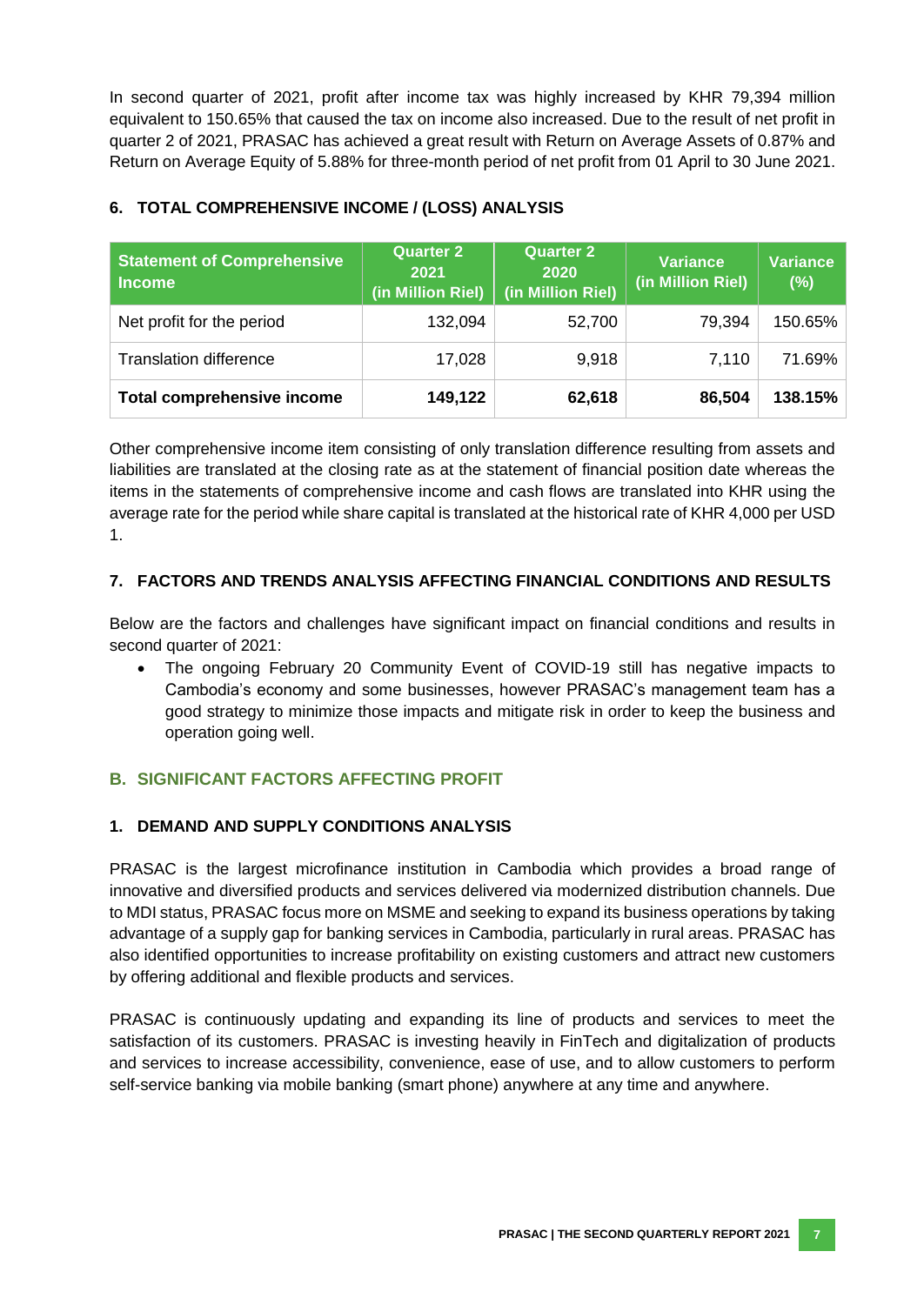#### **2. FLUCTUATIONS IN PRICES OF RAW MATERIALS ANALYSIS**

PRASAC is operating as microfinance institution to provide financial products and services to customers, therefore the analysis of fluctuations in prices of raw material is not applicable to the Company.

#### **3. TAX ANALYSIS**

PRASAC is obliged to pay taxes and excises to the state under the existing laws of Cambodia. PRASAC is a large taxpayer and is required to pay tax under the real regime tax system as set forth by the General Department of Taxation. Tax expenses include current tax and deferred tax. Tax expenses are recorded in the statement of comprehensive income.

For good practice on tax compliance, PRASAC was awarded "GOLD" certificate of tax compliance from General Department of Taxation on 06 March 2020 with 2 years validity period for the year 2020 and 2021.

#### **4. EXCEPTIONAL AND EXTRAORDINARY ITEMS ANALYSIS**

At the date of this report, management is not aware of any exceptional and extraordinary items, transaction or event of a material and unusual nature accruing that may significantly impact to the financial statement of the Company. With current status of the coronavirus (COVID-19) outbreak, management will continuously pay close attention to the development of the COVID-19 outbreak in Cambodia and its impact to the Company's operation.

## <span id="page-14-0"></span>**C. MATERIAL CHANGES IN SALES AND REVENUE**

<span id="page-14-1"></span>In quarter 2 of 2021, PRASAC earned total revenue around KHR 520,588 million increased 20.65% compared to the same period in prior year. Net interest income increased from KHR 216,718 million to KHR 292,370 million, while gross loan portfolio slightly increased 10.48%. Although, Cambodia's economy affected by COVID-19 outbreak for the whole year 2020 and continues to the second quarter 2021, PRASAC is still managed and operating in a good profitability.

#### **IMPACT OF FOREIGN EXCHANGE, INTEREST RATES AND COMMODITY PRICES**

#### **1. FOREIGN EXCHANGE RISK**

Foreign exchange risk involves losses that may occur due to fluctuations in currency exchange rates. PRASAC's business activities cross three main currencies – KHR, USD, and THB. Volatility in exchange rates may have a material impact on PRASAC's operating income and profitability.

Exchange rates are regularly monitored by the Treasury Department. PRASAC policies stated that it shall not engage in activities to derive income from proprietary trading or speculation on the movements of exchange rates, interest rates, or value of securities. PRASAC is not authorized to maintain a proprietary trading book in short-term foreign currency instruments. Any foreign currency transaction or position owned must display a clear linkage to client-related business.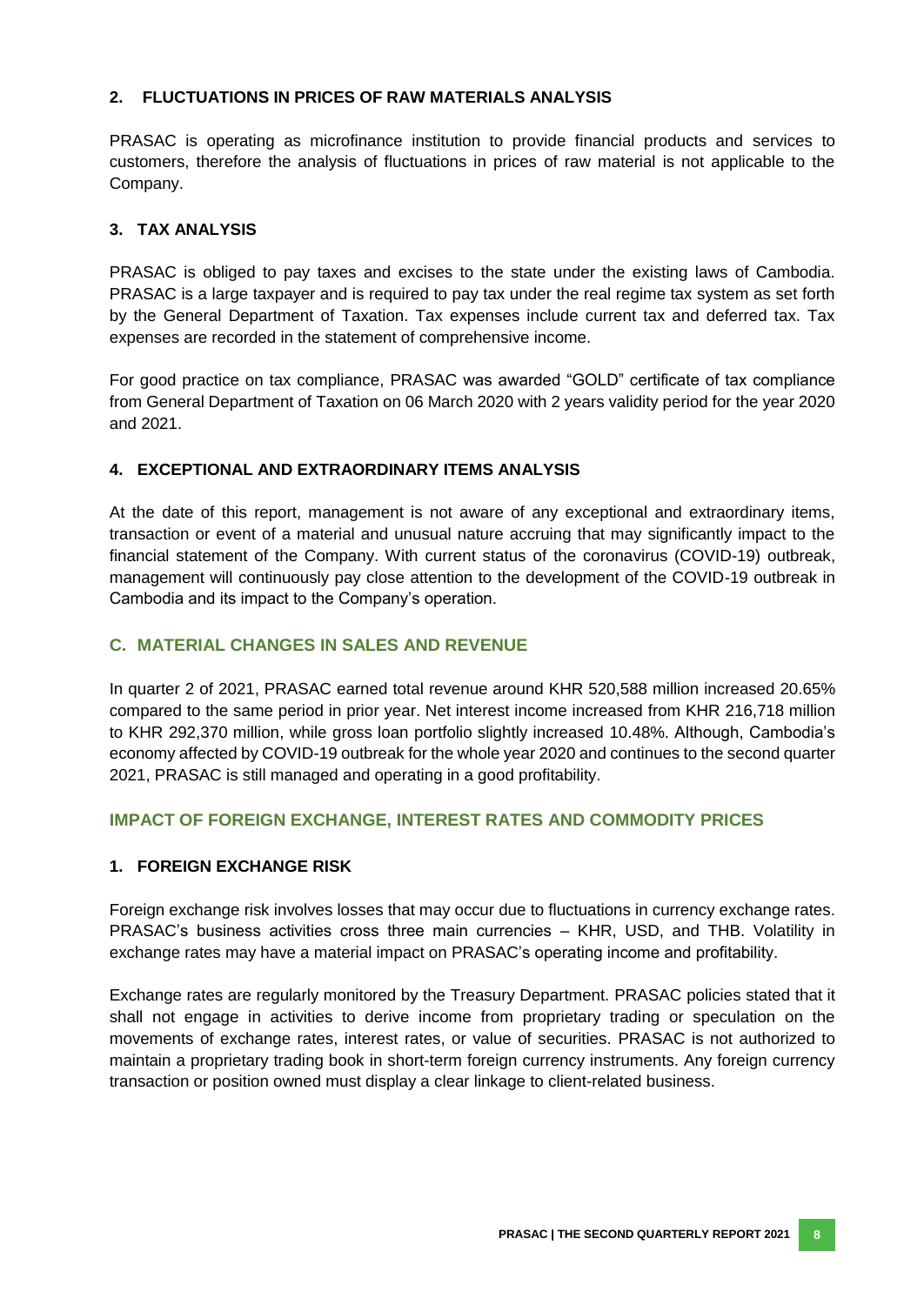#### *Limit*

| l Risk Measure                                                  | Limit                   |
|-----------------------------------------------------------------|-------------------------|
| Aggregate Foreign Currency Position to Total Regulatory Capital | $\ge$ -20 and $\le$ 20% |
| Single Foreign Currency Position to Total Regulatory Capital    | $\ge$ -20 and $\le$ 20% |

The Asset and Liability Committee is responsible for taking appropriate measures to maintain the foreign currency risk exposure within these limits at all times.

#### *Actions on Forex*

The Asset and Liability Committee (ALCO) will monitor current and forecast adherence to the limits above and will determine appropriate counterbalancing measures should the actual position threaten to be breached.

Acceptable foreign exchange risk management instruments that may serve to reduce the net long or short foreign exchange position in certain currencies include the following:

- creating additional offsetting Forex assets (in case of an underlying short position) or offsetting Forex liabilities (in case of an underlying long position).
- reducing (selling) Forex assets or buying back liabilities in the cash market for immediate value.
- using forward transactions to offset Forex assets or liabilities that would otherwise create an excessive short or long net open position.
- converting Forex liabilities into effective functional currency positions using cross currency swaps.

| <b>As at 30 June 2021</b><br>(in Million Riel or Percentage) | <b>USD</b> | <b>KHR</b> | <b>THB</b> | <b>Total</b> |
|--------------------------------------------------------------|------------|------------|------------|--------------|
| Assets                                                       | 13,599,436 | 1,932,532  | 77,021     | 15,608,989   |
| Liabilities and capital                                      | 14,004,232 | 1,502,511  | 102,246    | 15,608,989   |
| Off-balance sheet assets                                     | 1,239,004  | 400        |            | 1,239,404    |
| Off-balance sheet liabilities                                | 1,239,004  | 400        | -          |              |
| $(+)$ long / (-) short                                       | (404, 796) | 430,021    | (25, 225)  |              |
| Net open position / net worth %                              | $-14.90\%$ | 15.83%     | $-0.93%$   |              |
| Limit %                                                      | ± 20%      | ±20%       | ±20%       |              |
| <b>Excess</b>                                                | N/A        | N/A        | N/A        |              |

The detailed net open position calculation is provided in the following table: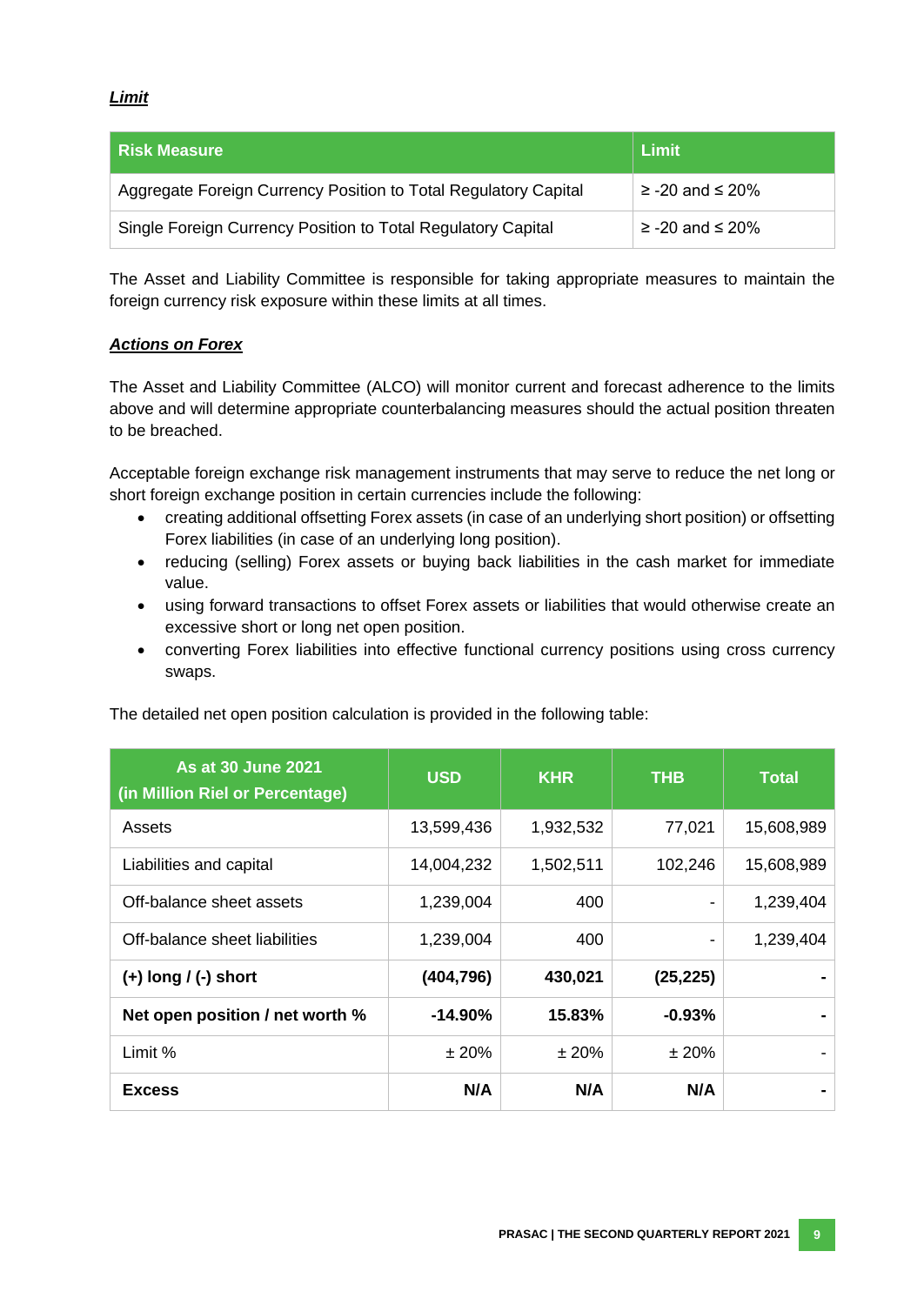#### **2. INTEREST RATE RISK**

Interest rate risk is commonly defined as the possibility that changes in the prevailing market interest rate levels produce an adverse impact on PRASAC's income and the value of its assets and liabilities, with consequential effects on PRASAC's equity. Interest rate changes have an impact on the net interest income of PRASAC when there is an imbalance between assets and liabilities on which interest is applicable. Any significant changes in interest rates could have a material adverse effect on PRASAC's financial performance and profitability. An analysis of the interest rate risk pertaining to PRASAC's assets and liabilities is disclosed in the table on the following page: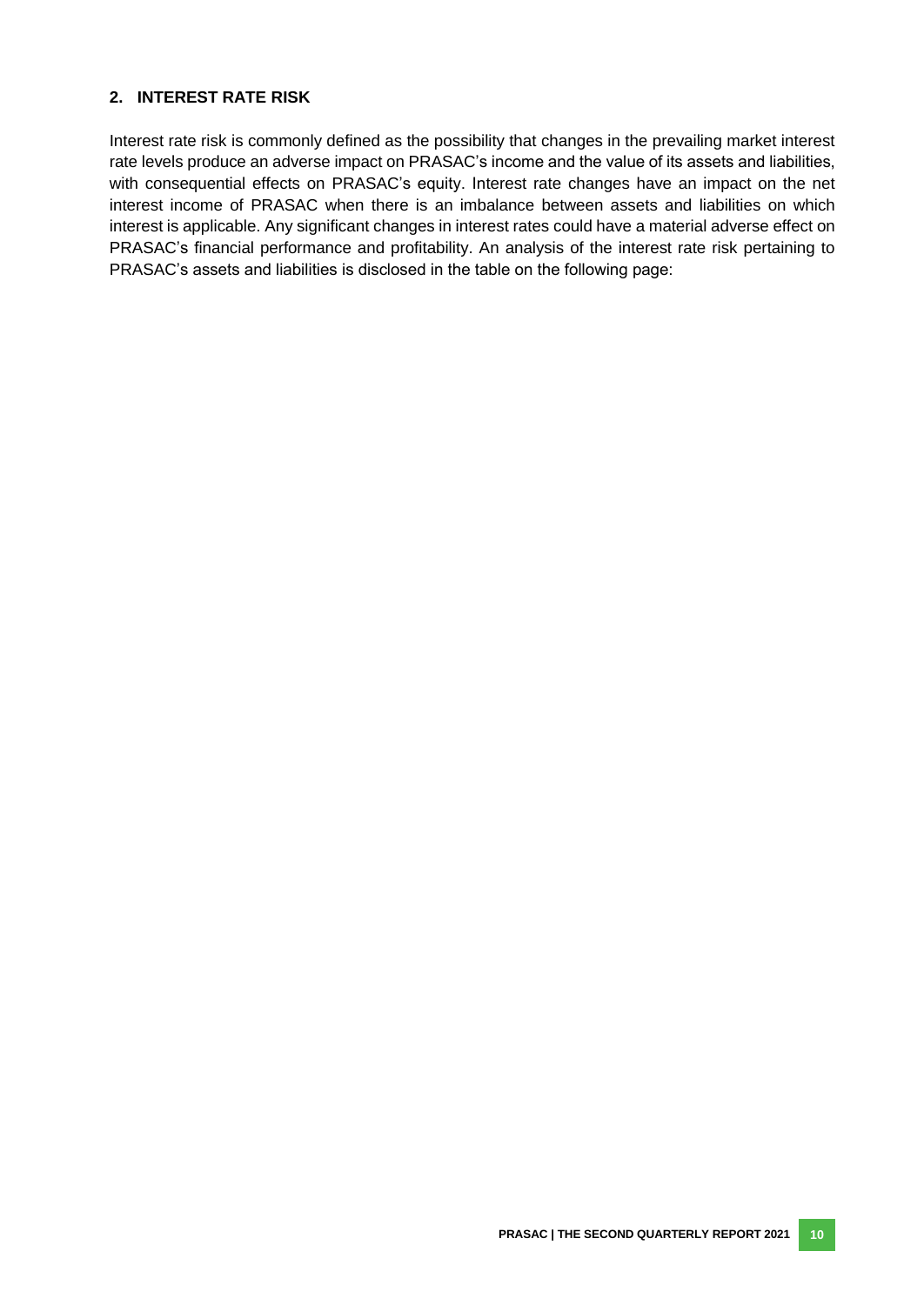| <b>As at 30 June 2021</b><br>in Million Riel            | Up to 1 month | 1-3 months               | 3-12 months | 1-5 years                | Over 5 years   | <b>Non-interest</b><br>sensitive | <b>Total</b> |
|---------------------------------------------------------|---------------|--------------------------|-------------|--------------------------|----------------|----------------------------------|--------------|
| <b>Financial assets</b>                                 |               |                          |             |                          |                |                                  |              |
| Cash on hand                                            |               | $\blacksquare$           |             | $\blacksquare$           | $\blacksquare$ | 697,646                          | 697,646      |
| Balances with the NBC                                   | 604           | 1,523                    | 604         | $\overline{\phantom{a}}$ | $\blacksquare$ | 501,051                          | 503,782      |
| Balances with other banks                               | 2,524         |                          |             | $\overline{\phantom{a}}$ |                | 47,288                           | 49,812       |
| Loans to customers                                      | 236,298       | 438,722                  | 2,227,455   | 8,569,600                | 1,890,488      | $\blacksquare$                   | 13,362,563   |
| Other assets                                            |               |                          |             |                          |                | 2,613                            | 2,613        |
| <b>Total financial assets</b>                           | 239,426       | 440,245                  | 2,228,059   | 8,569,600                | 1,890,488      | 1,248,599                        | 14,616,417   |
| <b>Financial liabilities</b>                            |               |                          |             |                          |                |                                  |              |
| Deposits from banks and other<br>financial institutions | 23,655        |                          | 198,006     |                          |                |                                  | 221,661      |
| Deposits from customers                                 | 1,479,497     | 1,628,797                | 5,835,124   | 301,050                  |                | $\overline{\phantom{a}}$         | 9,244,468    |
| <b>Borrowings</b>                                       | 232,714       | 86,666                   | 886,412     | 1,734,403                | 2,755          |                                  | 2,942,950    |
| Subordinated debts                                      | 5,395         | 2,839                    | 118,912     | 284,331                  | 87,177         |                                  | 498,654      |
| Bonds payable                                           |               |                          |             | 124,858                  | $\blacksquare$ |                                  | 124,858      |
| Other liabilities                                       |               | $\overline{\phantom{a}}$ |             | $\overline{\phantom{a}}$ | $\blacksquare$ | 51,301                           | 51,301       |
| <b>Total financial liabilities</b>                      | 1,741,261     | 1,718,302                | 7,038,454   | 2,444,642                | 89,932         | 51,301                           | 13,083,892   |
| <b>Maturity Gap</b>                                     | (1,501,835)   | (1, 278, 057)            | (4,810,395) | 6,124,958                | 1,800,556      | 1,197,298                        | 1,532,525    |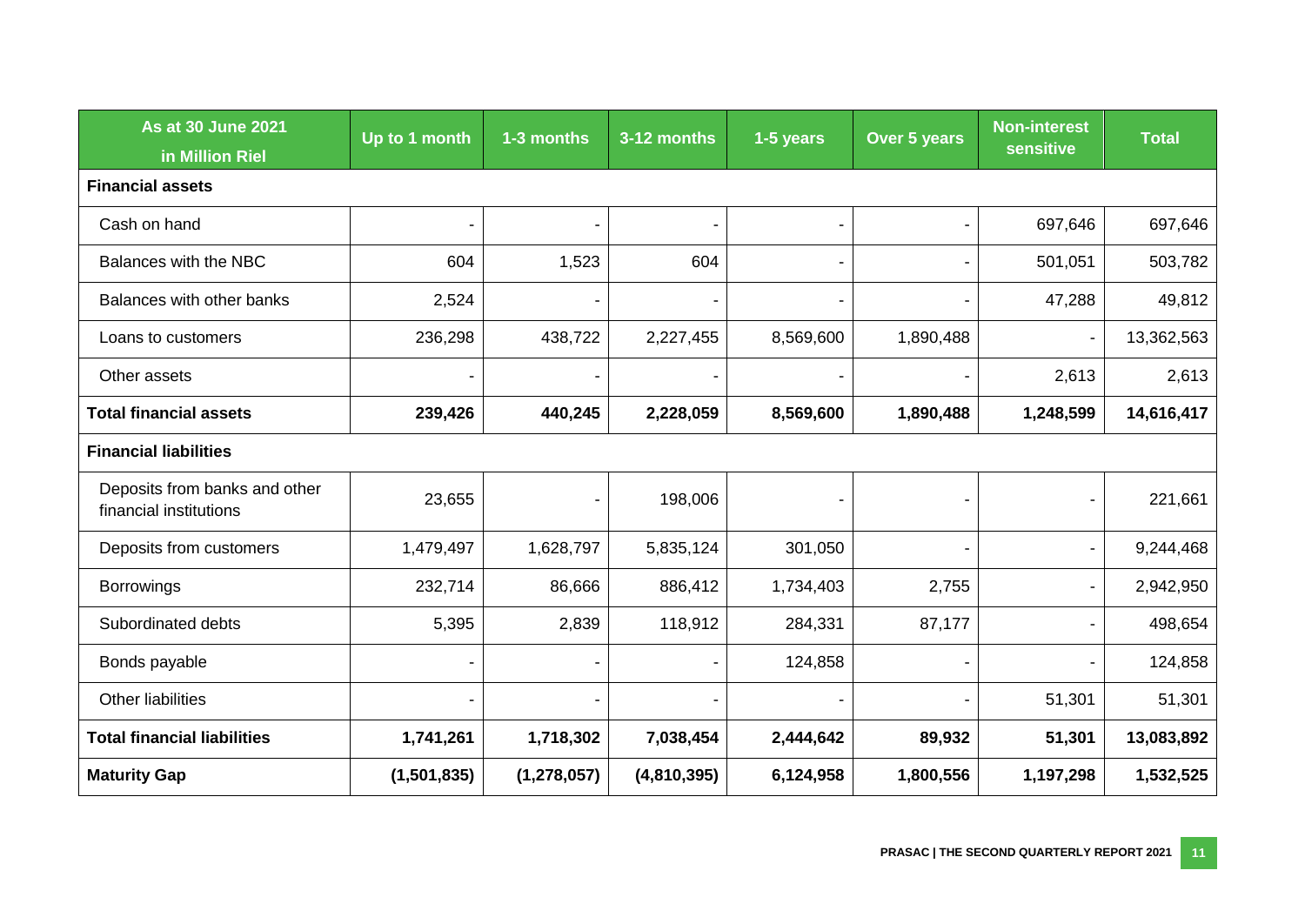#### **Risk Mitigation:**

#### *Re-pricing Gap Management*

The interest rate gap is a common form of interest rate sensitivity measurement. The re-pricing gap is equal to rate sensitive assets (RSA) minus rate sensitive liabilities (RSL).

PRASAC strives to achieve a balance between reducing risk to earnings from adverse movements in interest rates and enhancing net interest income through correct anticipation of the direction and extent of interest rate changes. By running positive near-term gaps, PRASAC will benefit if interest rates rise, and by running negative gaps PRASAC will benefit if interest rates fall. PRASAC's interest rate exposure limit is complied with and reviewed on a monthly basis. The gap reports are used to measure the magnitude of risk to interest income arising from interest rate movements. PRASAC focuses on net gaps in the 30, 90, 180, 270 and 365-days cumulative timeframes.

PRASAC takes into account the following limitations of re-pricing gap analysis:

- Interest rates on assets and liabilities do not always move by the same magnitude or velocity
- Optional features of many deposit instruments and loans are not readily determinable
- Exposures arising from new business generally are not captured
- Re-priceable investments/funds may roll off at rates significantly different from current rates.

In order to address the limitations of traditional re-pricing gap analysis, PRASAC maintains additional interest rate simulations (see below).

#### *Net Interest Income Simulation*

The focus of this simulation is to measure risk to net income by projecting the future composition of PRASAC's assets and liabilities and applying different interest rate scenarios. Simulation modeling includes "what if" analyses to determine the effect of different strategies on PRASAC's risk profile and profitability.

By using simulations, PRASAC considers realistic assumptions about the speed and magnitude of the loan and deposit product rate reactions in response to market changes in various currencies. The impact of prepayment rates on loans is also taken into account. Management carefully assesses and documents the assumptions underlying the simulations. Second round effects about changes in loan demand and deposit supply following the assumed rate adjustments are not part of the simulation.

While simulations can adequately assess short-term (1 year) interest rate risk, PRASAC does not rely on this analysis to capture and isolate the risks associated with longer term re-pricing imbalances. Duration-weighted gap analysis of the balance sheet is utilized to evaluate long-term fixed-rate positions.

#### *Duration-Weighted Re-pricing Gap*

In addition to the sensitivity of current income, an interest rate re-pricing gap report can also be used to provide a rough estimation of the value impact on assets and liabilities following a market interest rate change. By assessing the economic value change of assets and liabilities following such a rate shock, PRASAC can determine the economic loss or gain in equity value at the different simulation levels.

PRASAC calculates a matrix of more precise duration estimates for each cell in the re-pricing gap report, i.e. the intersections between time intervals and balance sheet line items. For this purpose,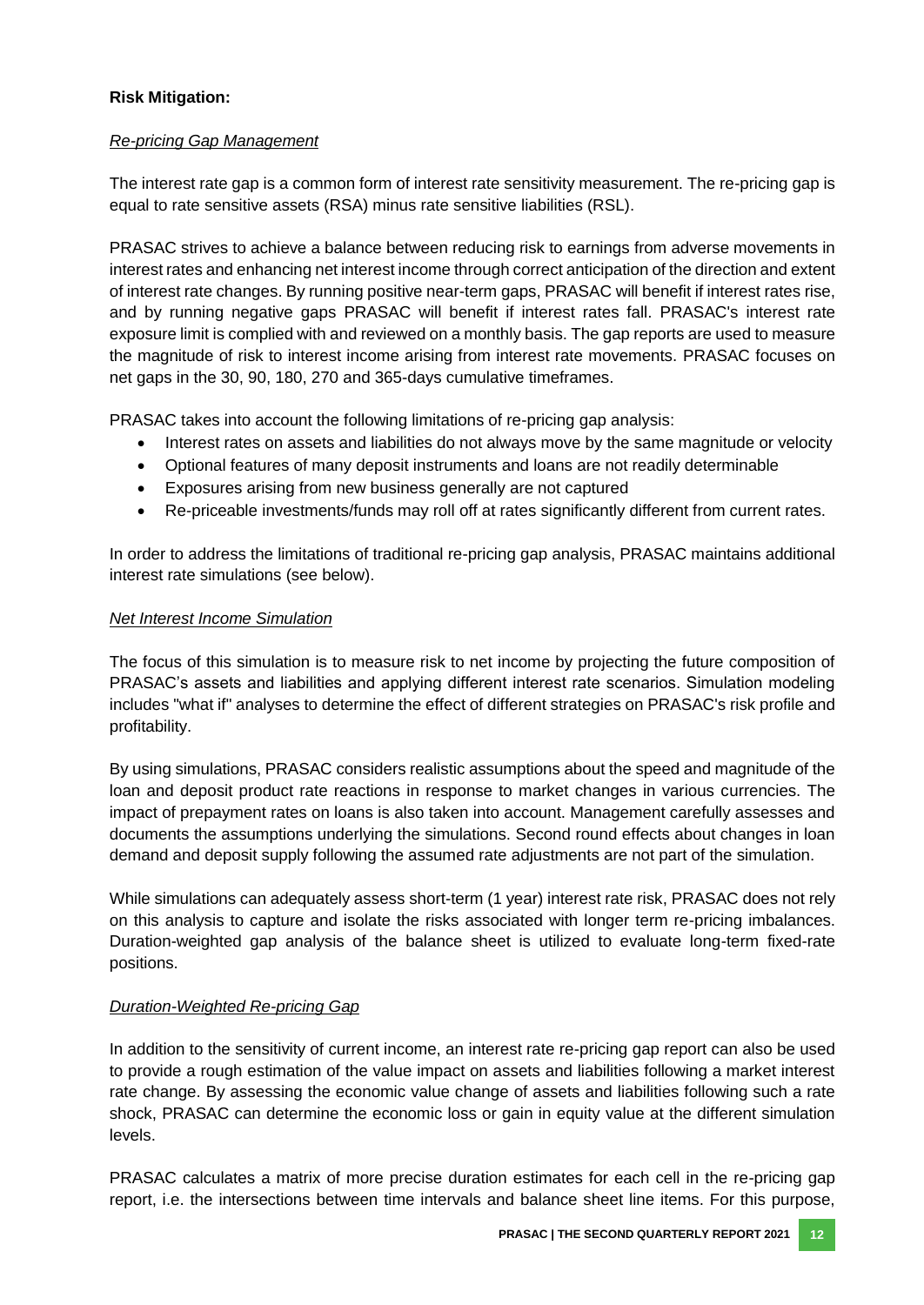PRASAC maintains sufficiently granular time bands at the long end of the re-pricing schedule. These more distant gaps naturally become more important for their long-term economic capital impact. Duration analysis requires knowledge of the average contractual rates applicable to each line item and the new market discount yields following the rate change. With these assumptions, PRASAC may calculate a matrix of modified duration weights that are applied to the cells of the parallel re-pricing gap report.

The economic capital perspective in duration-weighted gap methods emphasizes the long-term balance sheet value impact of interest rate changes. This is an important complement to the strictly short-term earnings approach underlying the net interest income simulation.

#### *Interest Rate Risk Limits*

The Interest Rate Risk limits are as follows:

| <b>Interest Rate Risk</b><br><b>Measure</b>                          | <b>Definition</b>                                                                                                                                                                                                                                                                                                                                                                                                                                                                                                              | <b>Limit</b>                                                             |
|----------------------------------------------------------------------|--------------------------------------------------------------------------------------------------------------------------------------------------------------------------------------------------------------------------------------------------------------------------------------------------------------------------------------------------------------------------------------------------------------------------------------------------------------------------------------------------------------------------------|--------------------------------------------------------------------------|
| Net Interest Income<br>at Risk - Re-pricing<br>Gap                   | Using re-pricing gap analysis, market rate scenarios<br>of:<br>+200/-100 bps in the 4-yr USD swap rate, +200/200<br>bps in top 10 banks KHR 1 year Deposit Rate, and<br>+200/-200 bps in THB 3-Month BIBOR<br>may separately and in combination not lead to a<br>deterioration of more than 25% of net interest income<br>compared to rolling prior 12 months actual net interest<br>income.                                                                                                                                   | $\leq$ 25% of Recent<br><b>Actual Net</b><br>Interest Income             |
| <b>Forward Net Interest</b><br>Income at Risk -<br><b>Simulation</b> | Using simulation, market rate scenarios of:<br>+200 /-100 bps in the 4-yr USD swap rate,<br>+200/-200 bps in top 10 banks KHR 1 year Deposit<br>Rate, and<br>+200/-200 bps in THB 3-Month BIBOR<br>may separately and in combination not lead to a<br>cumulative deterioration of more than 25% of net<br>interest income compared to the current budget 12<br>months forward. Simulation includes new business as<br>per budget and detailed assumptions about the basis<br>co-movement of asset and liability product rates. | ≤ 25% of<br>projected 12-<br>months of<br>forward Net<br>Interest Income |
| Economic Capital at<br><b>Risk - Duration Gap</b>                    | Using a per-currency duration-weighted re-pricing gap,<br>the economic capital at risk from a rate shock scenario<br>as below may separately or in combination not lead to<br>a loss of more than 20% of total regulatory capital:<br>+200 /-100 bps in the 4-yr USD swap rate,<br>+200/-200 bps in top 10 banks KHR 1 year Deposit<br>Rate, and<br>+200/-200 bps in THB 3-Month BIBOR                                                                                                                                         | ≤ 20% of<br><b>Regulatory Net</b><br>Worth                               |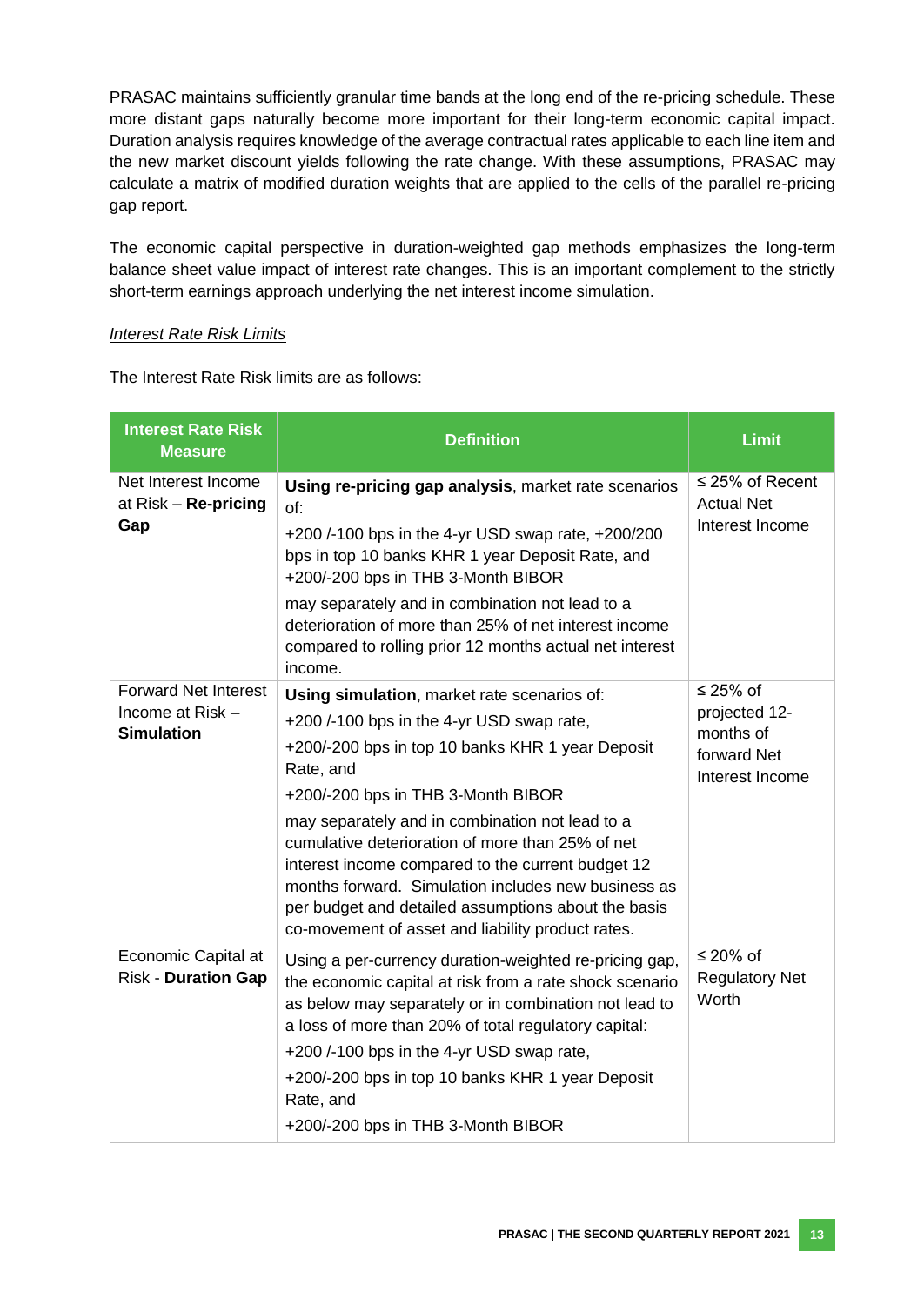#### *Interest Rate Risk Management Actions*

In the event that the current or forecasted balance sheet structure should lead to a likely breach of one or several of the interest rate risk limits above, it is the responsibility of the Asset and Liability Committee to devise strategies for adjusting PRASAC's balance sheet position in order to reduce interest rate risk exposure and maintain limit compliance.

Acceptable interest rate risk management instruments that PRASAC may deploy to manage interest rate risk are:

- creating an additional variable or fixed rate assets or liabilities in particular currencies to offset existing imbalances,
- selling certain fixed rate or variable rate assets or buying back (pre-paying) certain fixed rate or variable rate liabilities for immediate value,
- using over-the-counter interest rate forward transactions or long-term fixed-rate securities to offset existing fixed rate contracts on the asset or liability side,
- converting variable rate liabilities into fixed rate liabilities or vice versa using interest rate swap agreements.

Note that derivative overlay transactions, such as interest rate forwards and interest rate swap agreements require Board approval similar to the Board resolutions required for the underlying commercial borrowing transactions. The Board will only authorize forward or swaps in interest rate instruments for the purposes of risk reduction or hedging. Trading such instruments or making markets in them under an independent profit motive that is not related to an interest rate risk reduction strategy is specifically not allowed at PRASAC.

# <span id="page-20-0"></span>**D. IMPACT OF INFLATION**

- Inflation is very important for PRASAC because PRASAC typically deal normal financial instrument such as making loan about 87.34% of its total assets of which 12.14%, 0.43% and 87.42% is in Khmer Riel, Bath Thai and United States Dollar respectively.
- Cambodia's economy recovered strongly in 2016-19 with real GDP growth of 7.0%, 7.0%, 7.5% and 7.0% p.a.
- In the lasts 5 years record the CPI stood at an average year-on year of 2.5% p.a.
- The economy is to a large extent dollarized; the exchange rate moves within a small bandwidth for the last ten years.
- Registered unemployment at 1.02% in 2019.
- Due to COVID-19 all GDP of Cambodia for 2020 will drop down to -1.6% (IMF April 2020).

# <span id="page-20-1"></span>**E. ECONOMIC, FISCAL AND MONETARY POLICY OF ROYAL GOVERNMENT**

- Government accumulates USD 400 million of savings for the use of COVID-19 emergency cases.
- Reduce tax for tourism sectors. Improve infrastructure and reduce cost of operation. Reduce 6 holidays in year to increase productivities.
- Reserve USD 3 billion ahead for possible impacts COVID-19 and European Union's Everything But Arm's (EBA) trade scheme.
- Reserve USD 600 million to 800 million to lend to banks and MFIs to stimulus economy.
- Appeal banks and MFIs to reschedule loans during this COVID-19 period.
- Existing loan: Reduce withholding tax of borrowing to 10% from April to December 2020. New loan: Reduce withholding tax of borrowing to 5% from April to December 2020, then 10% from January to December 2021. From 2022, previous withholding tax (WHT) will be applied.
- Delay in offering seniority payment to employees for year 2020.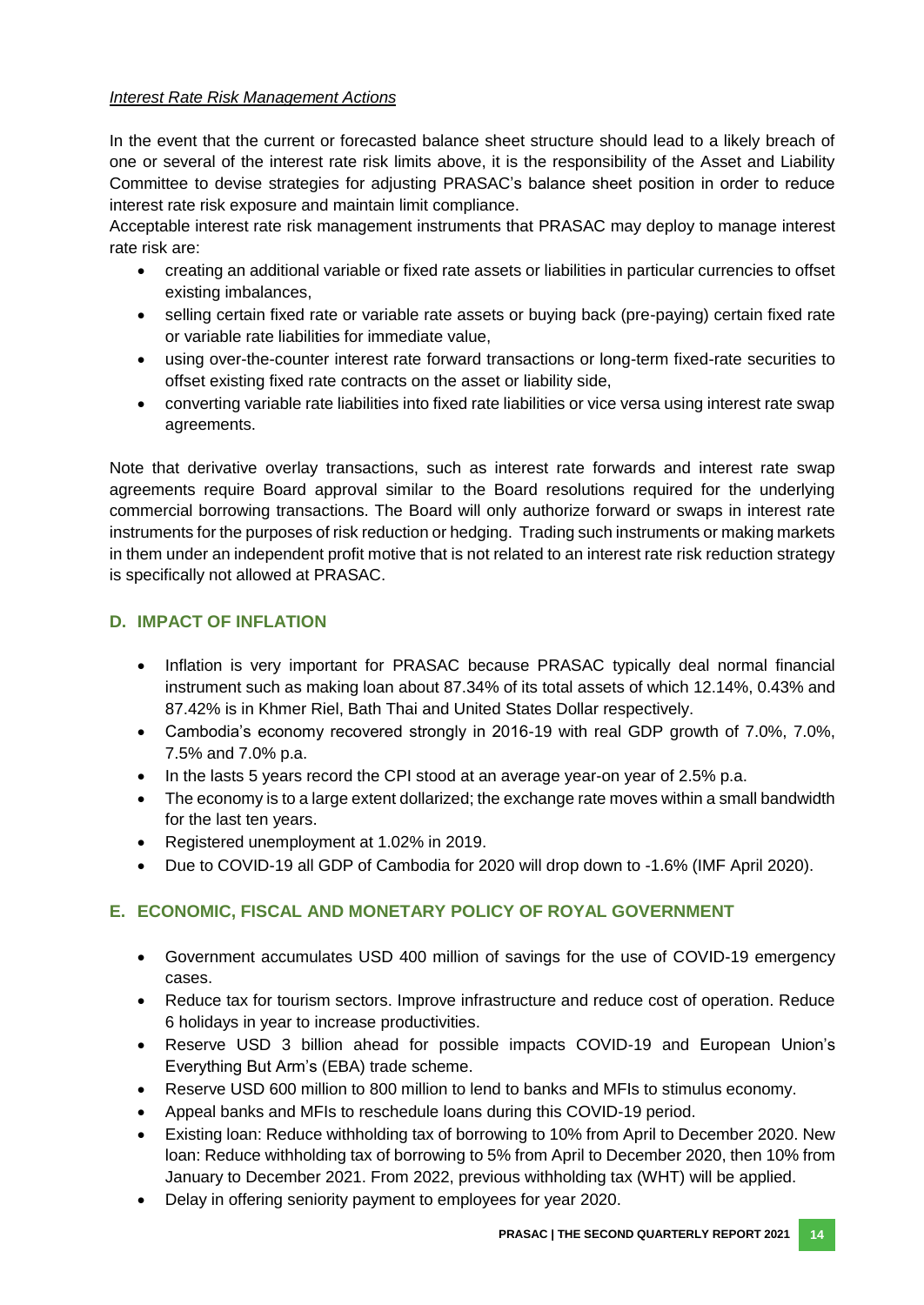- Cambodia reduces all expenses for 3 years (strategic plan for 2021-2023).
- Government has prepared and gives USD 125 million to more than 600,000 poor and vulnerable families.
- The government adjusted quarantine measures and prepare special arrangements for potential investors, technical experts and consultants who come to the Kingdom.
- The government has implemented the "Cash Transfer Social Assistance Program for Post Lockdown" to support low-income households who face difficulties after the large scale lockdown measurement, and Cash Transfer Social Assistance for the households whose members have died of Covid-19 and households with the difficult living condition whose members tested Covid-19 positive from the February 20, 2021 Outbreak.

#### **The National Bank of Cambodia (NBC)'s interventions:**

- NBC requested banks and financial institutions to reduce loan-related fees and cancel fines for borrowers for the rest of the year as the Kingdom battles the COVID-19 pandemic.
- Encourage to continue lending to priority sectors (i.e. tourism, garment, construction, ...)
- Delay the implementation of the Capital Conservation Buffer (CCB) requirement until next year.
- Reduce the interest rate on the Liquidity-Providing Collateralized Operation (LPCO) up to 0.5%. Decrease the interest rate for the Negotiable Certificate of Deposits (NCD).
- Reduce the Reserve Requirement Rate (RRR) on deposit balance from 8% for KHR and 12.5% for USD to 7% until 31 December 2021.
- Reduce Liquidity Coverage Ratio (LCR) to appropriate level if it is necessary.
- Issued quideline on reschedule loans that impact from COVID-19, especially priority sectors.
- Encourage all institutions and clients to use digital financial services rather than use cheque or cash for payment.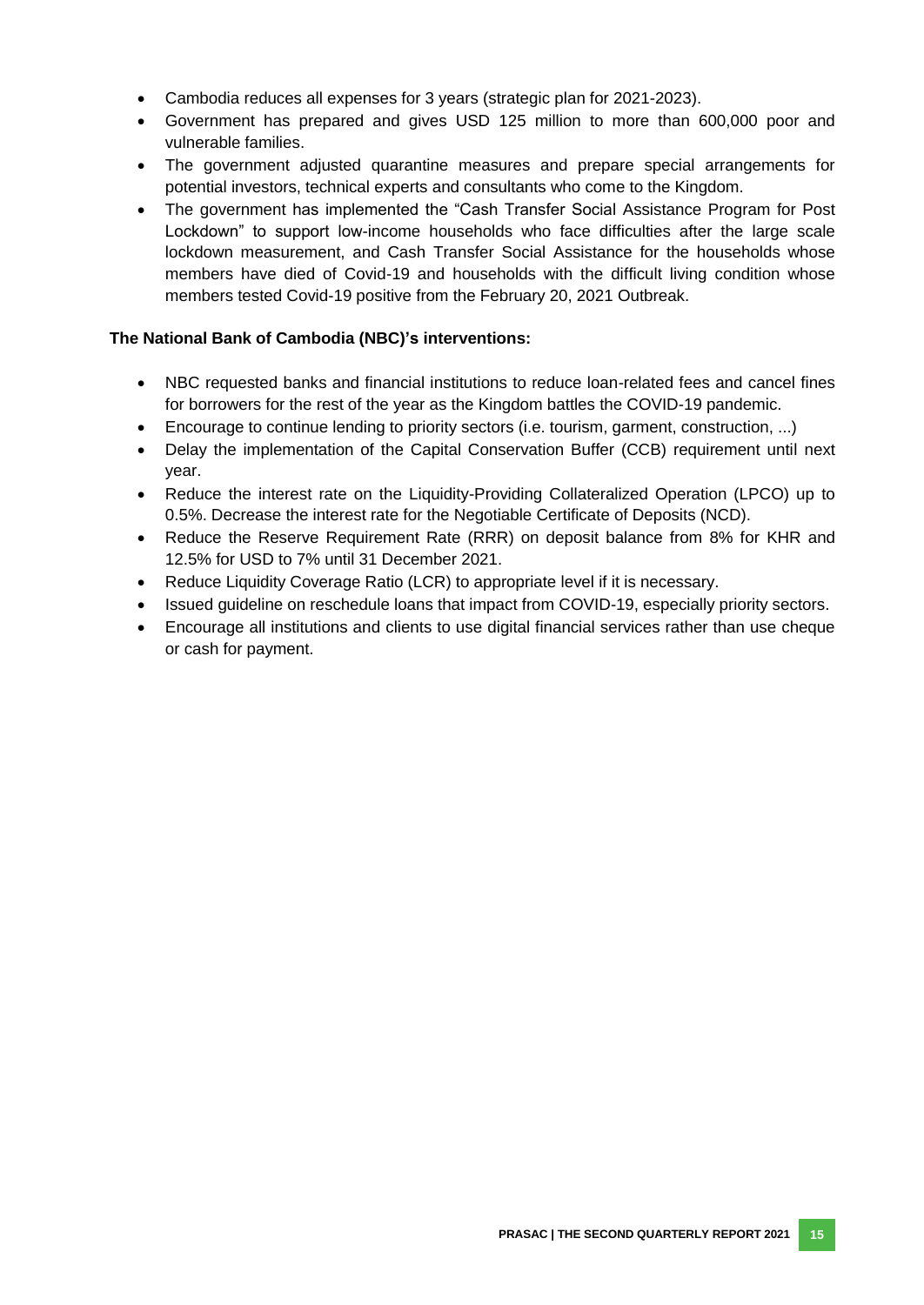# **PART 5 - OTHER NECESSARY INFORMATION FOR INVESTOR PROTECTION**

PRASAC Bonds guaranteed by CGIF. According to the Prakas on Public Issuance of Debt Securities, there is no requirement to have a credit rating on the corporate bond but the credit rating of the guarantor is required.

CGIF has been assigned credit ratings of:

- "AA/A-1+" Global (Long Term & Short Term), Stable Outlook, by S&P Ratings on 22 Jun 2018
- "gAAA/seaAAA/AAA", Global/ASEAN/National, Stable Outlook, by RAM Ratings on 16 Jan 2019
- "AAA" National, Stable Outlook, by MARC on 14 Jan 2019
- "AAA" National, Stable Outlook, by TRIS Ratings on 10 Oct 2018
- "AAA" National, Stable Outlook, by Fitch Ratings Indonesia on 15 Nov 2018

Guaranteed by CGIF. Pursuant to the CGIF Guarantee, CGIF will irrevocably and unconditionally guarantee to the Bondholders' Representative the full and punctual payment of each Guaranteed Amount. For the purposes of the CGIF Guarantee, "Guaranteed Amount" means:

- any Principal Amount and any Scheduled Interest which is overdue and unpaid (whether in whole or in part) by the Issuer under the Terms and Conditions and the bondholder's agreement;
- any Additional Accrued Interest; and any Bondholders' Representative Expenses, (in each case as defined in the CGIF Guarantee).

The guarantee amount is subject to the terms of the guarantee in the form attached as Annex C to the Terms and Conditions (the "CGIF Guarantee").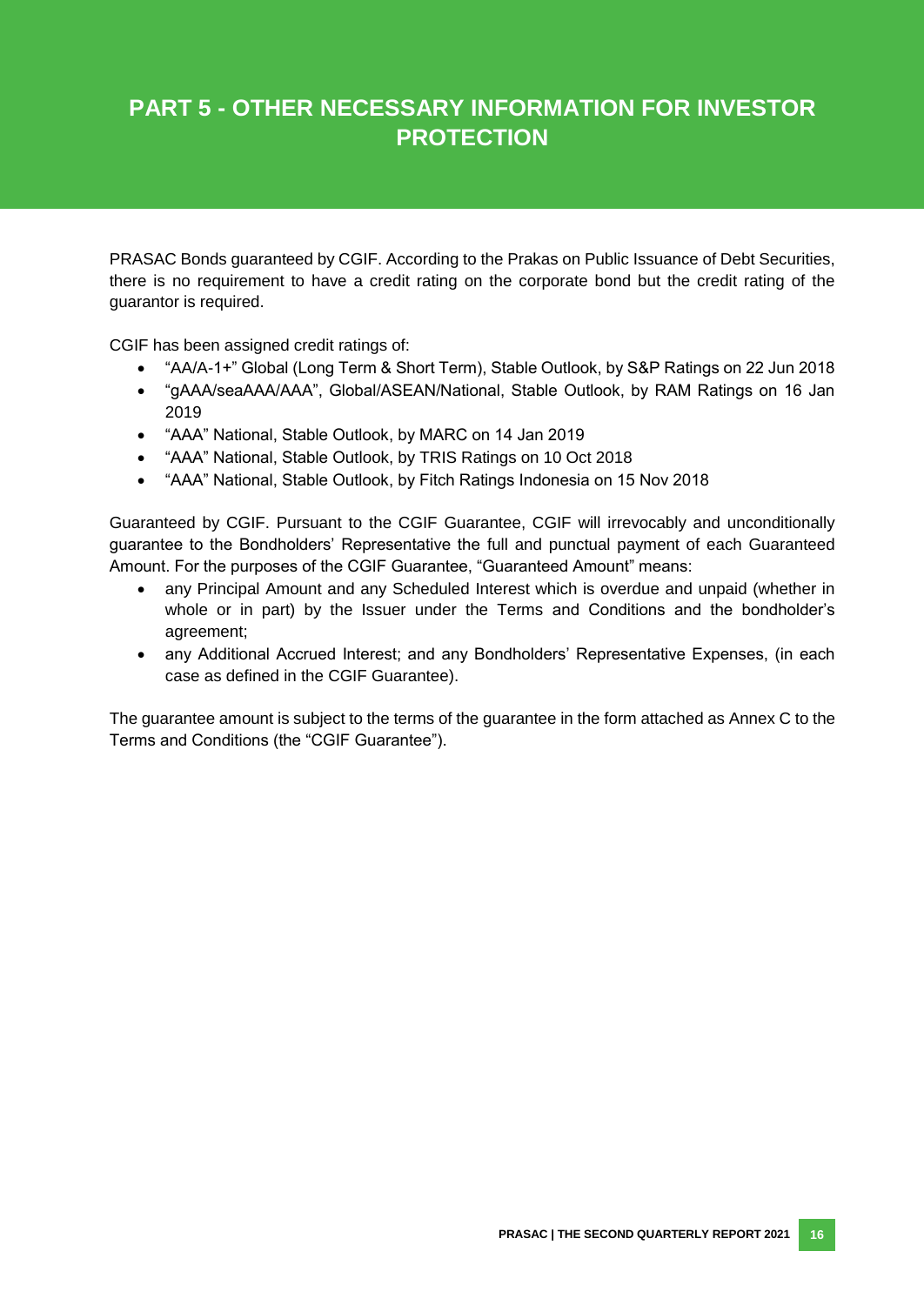**Signature of Directors of the Listed Entity**

9 August 2021 Seen and Agreed

<span id="page-23-0"></span>Cumm

 $MSh$ 

Director **Director** Director

**Mr. Sim Senacheert Mr. Minki Brian Hong**